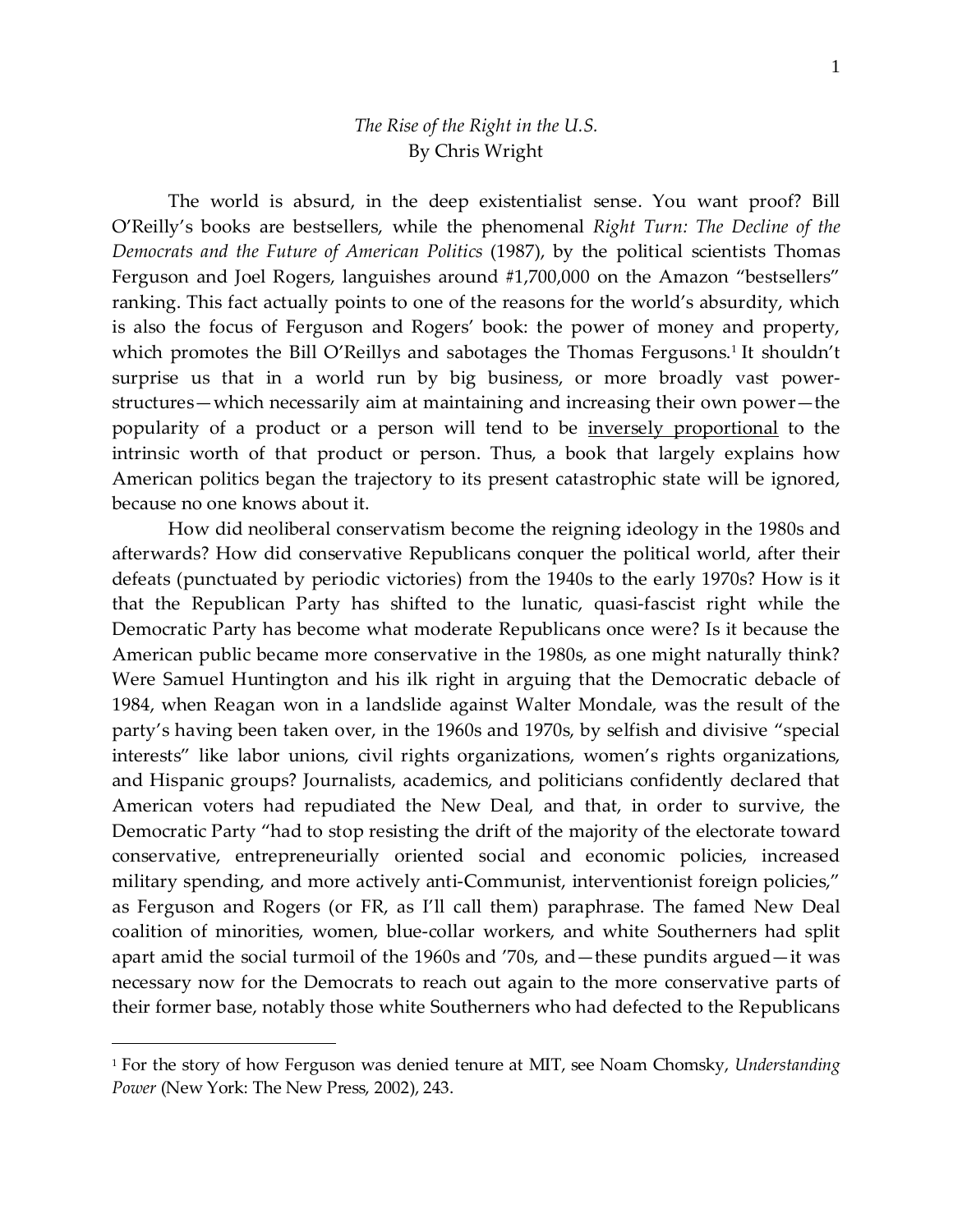in their disgust at anti-war hippies and pro-black federal policies. –Is this analysis right? Had the public, by reelecting Reagan in a landslide, indeed repudiated the New Deal, with its progressive income tax, business regulation, social-welfare programs, and protection of unions? No, say Ferguson and Rogers. The story is much more

We should keep in mind that the conventional diagnosis, which FR argue against, has had staying power. It was the justification given for the Democrats' rebranding of themselves as "New Democrats" in the time of Bill Clinton, when the party embraced the ideology of limited government, the so-called free market, gutting of the welfare state, and other ideas that had traditionally been the domain of Republicans. It has been the constant refrain of pundits seeking to explain the latest Democratic defeat: "liberals are out of touch with the values of mainstream America," etc. The analysis has been trotted out so many times that it's become a cliché; it's considered so obvious as scarcely to require arguing for. Nevertheless, it's either flatly false or wildly misleading.

complicated than that, as they demonstrate in their book.

Despite the conventional wisdom of intellectuals, the public has *not* become more conservative. The Gallup, Pew Research Center, and World Public Opinion websites provide an abundance of evidence for the fact that the electorate has steadily continued to have social-democratic values for many decades, in fact at least since the 1930s. Certainly misinformation campaigns and barrages of propaganda—for instance to drum up support for wars—are sometimes temporarily reflected in polls, but the underlying values of support for unions, social welfare, national health insurance, environmental protection, progressive taxation, business regulation, cuts in military spending, infrastructure development, and so on remain quite stable. No great changes have happened since the 1960s—except, as FR show, that public opinion has become *more* liberal, not less! With regard to the 1980s, the authors give overwhelming evidence that the electorate largely rejected the Reagan administration's policies. For example, after studying polls, the *New York Times* concluded in 1986 that voter attitudes since the 1970s had shown "no consistent evidence of change, certainly not in a conservative direction." On religion, feminism, civil liberties, abortion, and race relations, a sharp increase in liberal attitudes had occurred since World War II. It's true that a majority of people in the late 1970s thought that the tax system had in recent decades become more unfair—because it had: it was much less progressive than in the early 1950s. Naturally, then, as taxes (especially payroll taxes) fell more and more heavily on ordinary people, they became more resistant to tax hikes and more receptive to politicians' promises to cut taxes, especially on the middle and lower classes—*not* on the rich, which is what happened under Reagan. Support for cuts in military spending as opposed to cuts in social spending substantially increased in the 1980s, though the Reagan administration was doing the opposite. Likewise, public aversion to nuclear weapons was strong and growing, and arms control met with widespread approval.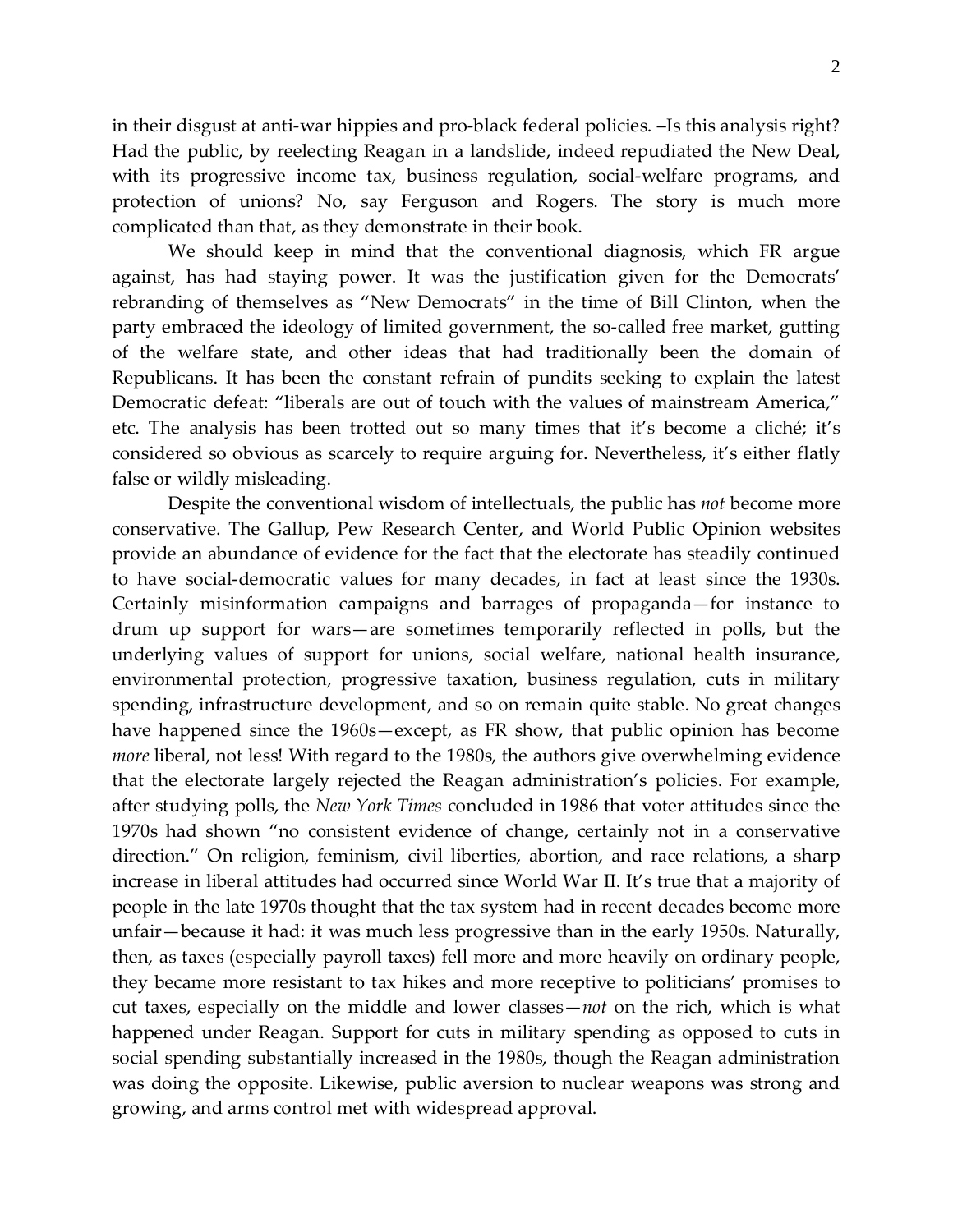It's been claimed that Reagan was a uniquely popular president, but this is false. During his first term his approval rating averaged 50 percent, lower than Eisenhower's 69, Kennedy's 71, Johnson's 52, and Nixon's 56. As economic conditions improved in the mid-1980s, Reagan's popularity rose, though still remaining far below that of Eisenhower. But "if one controls for economic conditions, Reagan's popularity does not differ significantly from Jimmy Carter's." Ha! What a preposterous mythology has been constructed in the last thirty years.

Nor was there a major realignment of voter allegiances toward the Republicans. The 1980 election was more a negative referendum on Carter than an endorsement of Reagan. And in 1984, below the presidential level Republicans' gains were unimpressive. Reagan himself garnered only 32.3 percent of the potential electorate, given the numbers of people who abstained from voting. And, strikingly, several liberal Democratic senators (like Tom Harkin and Paul Simon) won against incumbents in states that Reagan decisively carried. So much for the idea that voters realigned towards Republicans in the 1980s—or afterwards, for that matter. (Power has continued to fluctuate between the two parties.) Reagan's electoral victories were mainly just a function of the country's positive economic performance in 1984, having little or nothing to do with support for his policies.

What about those "conservative" white males who had left the Democratic Party after the 1960s? Wasn't it—and isn't it—a good idea to try to get them back? Sure. But "the overwhelming importance of economic issues undermines revisionist arguments about the need to make conservative ideological appeals to parts of the old New Deal base. Even accepting the proposition that Southern white males need to be attracted back to the party, for example, the evidence suggests that the surest way to do that is not by abandoning Southern blacks but by running hard on economic issues that unite low-income groups across racial lines." Excellent point. There's no need to ape conservative Republicans; just address issues that blue-collar workers care about, like wages and the revitalization of decaying communities. The problem, of course, is that to do so means antagonizing big business. That's the Democrats' handicap: it's hard to be a party of big business and the popular majority at the same time. One set of class interests is inevitably sacrificed for the other; and usually it ends up being the people's interests that are sacrificed, because business has the money. (The Republicans' problem is different: how to attract votes when your *only* real constituency is the rich? The only way to do so is to delude, in ways reminiscent of the old Fascists and Nazis, by appealing to nationalistic emotions, cultural issues, racism, and religious fundamentalism.)

Having said all this, the point of the rest of the book is clear. As the authors state,

Before the United States wrecks its cities, shrinks its education system, abandons the regulation of business, turns back the clock on rights for women, blacks, and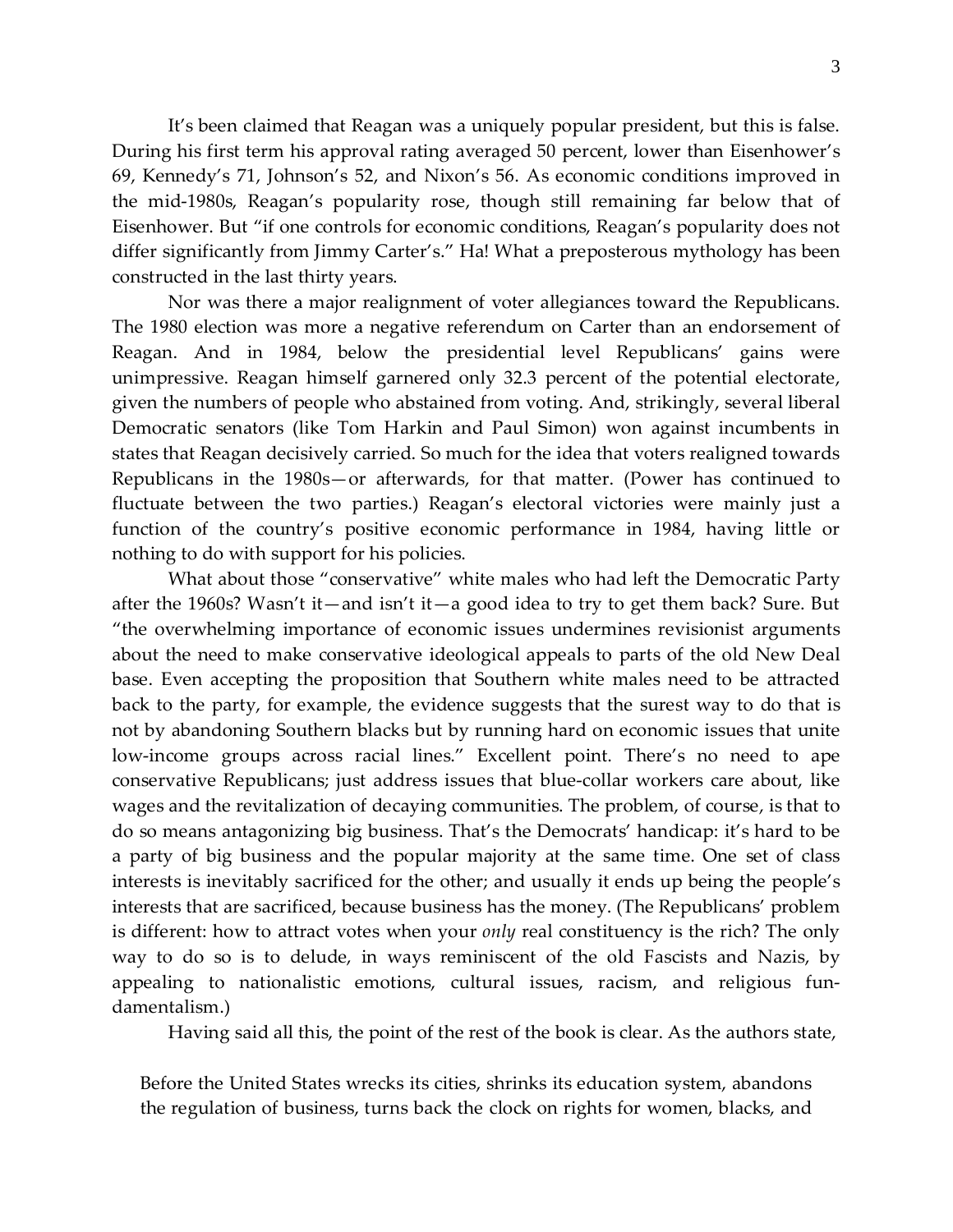Hispanic Americans, reverses the progressive income tax, heats up the arms race, invades another Third World country, or simply eliminates unions, we need to take a hard look at the recent history of the American political system. [A prophetic litany of horrors!] How and why did the New Deal political system decline? If, as the poll data suggest, public attitudes toward major policy questions have remained programmatically liberal, how does one account for America's right turn in the 1970s? Why did leaders of the major parties keep trying to jettison more and more of the New Deal's programs, including domestic programs that are popular with vast numbers of voters? Why did they repeatedly insist on pursuing sharply deflationary monetary policy, often at great electoral cost? [And why did Walter Mondale choose to stand for a paradoxical and self-destructive set of policies in his 1984 campaign, including unpopular tax increases?] …These are the questions we seek to answer in this book.

To do so, they start with a general consideration of what it is that produces massive policy changes of the sort that happened in the 1980s, when the New Deal system began to be dismantled. The conventional view among political scientists is the (seemingly) commonsense one: *voters* are the key factor. They're the ones with the power, who determine policy priorities. The broad theory is called "critical realignment theory"; in brief, it "understands political change primarily in terms of *changing patterns of mass voting behavior*." I'll quote from Ferguson's fantastic book *Golden Rule: The Investment Theory of Party Competition and the Logic of Money-Driven Political Systems* (1995):

Most American elections [according to mainstream critical realignment theory] are contests within comparatively stable and coherent "party systems." While any number of short-term forces may momentarily alter the balance of power within a particular party system, and cumulative, long-run changes may also be at work, the identity of individual party systems rests on durable voting coalitions within the electorate. So long as these voting blocs (which in different party systems may be defined variously along ethnic, class, religious, racial, sexual, or a plurality of other lines) persist, only marginal changes are likely when administrations turn over. Characteristic patterns of voter turnout, party competition, political symbols, public policies, and other institutional expressions of the distribution of power survive from election to election.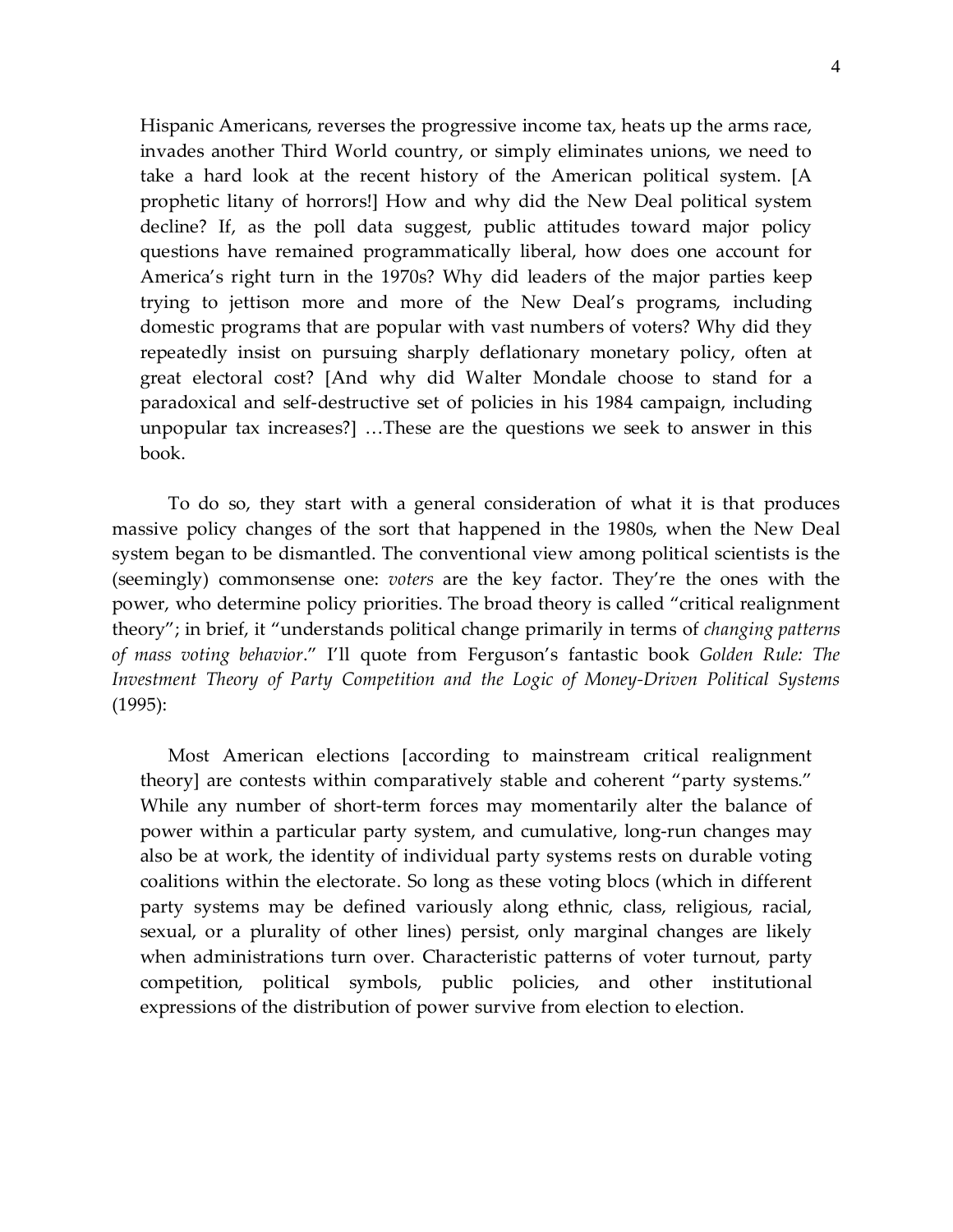"Normal politics,"<sup>2</sup> of course, is not the only kind of politics that occurs in the United States. The "critical realignments" of critical realignment theory refer to a handful of exceptional elections—those associated with the New Deal and the Great Depression of the 1930s, the Populist insurrection of the 1890s, the Civil War, and the Jacksonian era are most frequently mentioned, though other dates have also been proposed—in which extraordinary political pressures find expression. Associated with the rise of new political issues, intense social stress, sharp factional infighting within existing parties, and the rise of strong party movements, these "critical" or "realigning" elections sweep away the old party system. Triggering a burst of new legislation and setting off or facilitating other institutional changes that may take years to complete, such elections establish the framework of a new pattern of politics that characterizes the next party system.

This theory emphasizes popular control of public policy; sweeping changes, as happened in the 1930s and 1980s, are ascribed to voter sentiment. Unfortunately, a lot of evidence has been collected that suggests that "the durable voter coalitions which are supposed to underlie party systems never existed, and that so-called critical realignments are not only very difficult to define, but simply have not witnessed major, lasting shifts in voter sentiment." Three researchers sympathetic to the theory argue that, contrary to its predictions, "indications of substantial continuity of the alignment of electoral forces across virtually the whole sweep of American electoral history can be observed… Electoral patterns do not, by themselves, clearly and unequivocally point to the occurrence of partisan realignment." In other words, partisan realignments, which have indisputably occurred periodically, can apparently not be explained by (massive changes in) electoral behavior. So we need another explanation.

Incidentally, the Marxist in me can't help remarking that, in a capitalist society, nothing is more predictable than mainstream intellectuals' adherence to this naïve *voting*-based analytical framework. As if ordinary voters are the ones who have real power! *Class* is invisible to most intellectuals, because, at least unconsciously, they know which side their bread is buttered on. "What, *wealth* as the determinant of power?! Absurd! Reductive! Vulgarly Marxist! We live in a pluralist society governed by fair competition between groups!" I don't understand how such fantasies are possible.

Anyway, Ferguson and Rogers provide a more sensible explanation, in which *business elites*, not voters, play the leading part. Political parties are not what they have

<sup>2</sup> Cf. Thomas Kuhn's "normal science," described in *The Structure of Scientific Revolutions* (1962). Kuhn was a famous historian of science who changed scholars' understanding of how science progresses.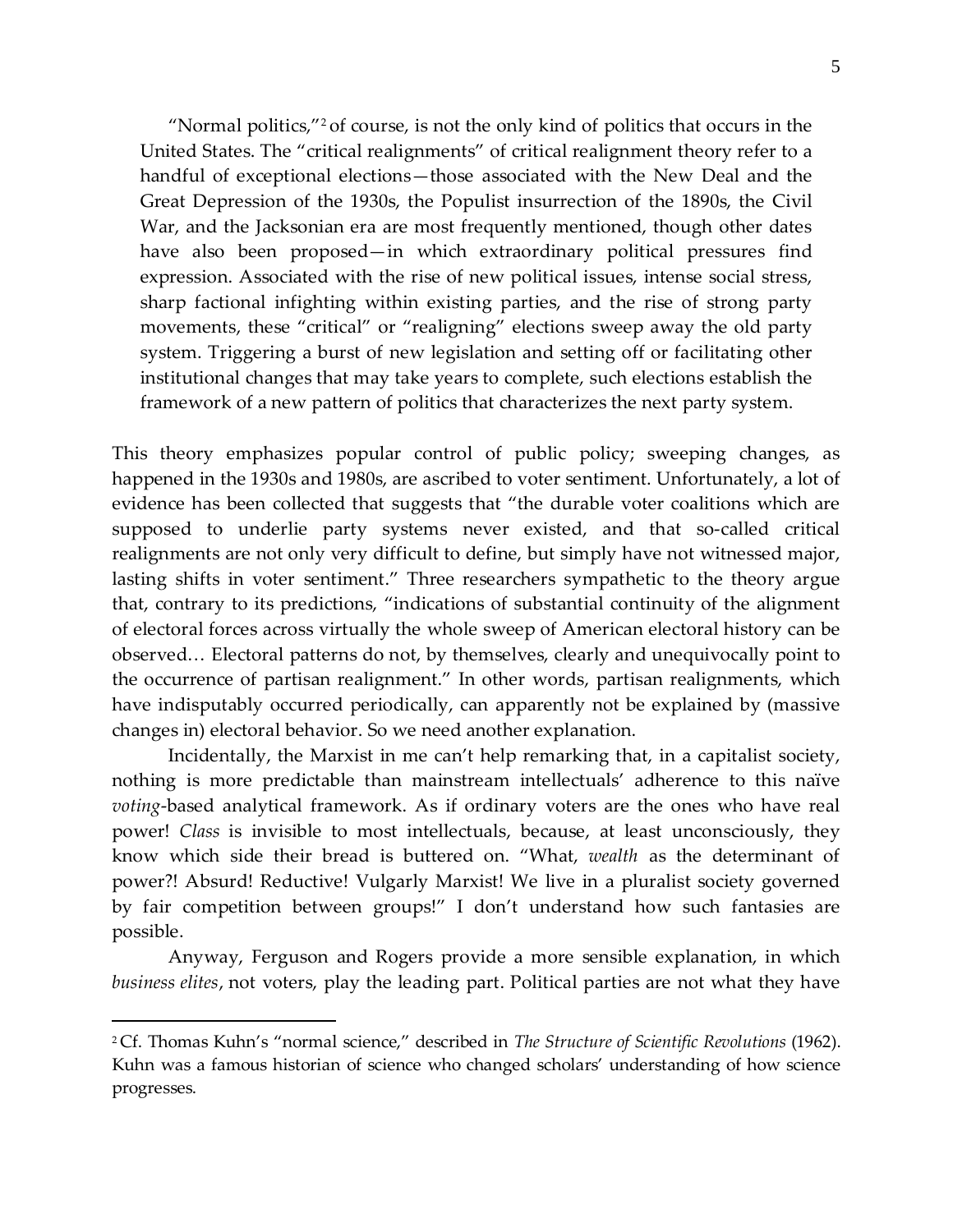typically been conceived of, as machines to get out the vote. Instead, their real market consists of major "investors." (The word "investor" is to be understood in a broad sense, as people and institutions with the resources to invest a lot of time and money in trying to control the state.) "Blocs of major investors define the core of political parties and are responsible for most of the signals the party sends to the electorate." Voters, then, are a secondary, though necessary, factor.

During realignments [Ferguson argues] basic changes take place in the core investment blocs which constitute parties. More specifically, realignments occur when cumulative long-run changes in industrial structures (commonly interacting with a variety of short-run factors, notably steep economic downturns) polarize the business community, thus bringing together a new and powerful bloc of investors with durable interests. As this process begins, party competition heats up and at least some differences between the parties emerge more clearly… Assuming that the system crisis eventually eases…the fresh "hegemonic bloc" that has come to power enjoys excellent prospects as long as it can hold itself together. Benefiting from incumbency advantage and the chance to implement its program, the new bloc's major problem is to manage the tensions among its various parts, while of course making certain that large groups of voters do not become highly mobilized against it—either by making positive appeals to some or by minimizing voter turnout, or both.

Ordinarily most voters can have almost no influence on policy because they're prevented from sufficiently investing themselves in it. They have other priorities, e.g., living their lives. Hence, it will be major investors who set the political agenda. One predictive consequence of this theory is that "on all issues affecting the vital interests that major investors have in common, no party competition will take place." This is clearly borne out by the evidence. Certain issues, namely the ones most important to voters, rarely show up in campaigns; and when something like healthcare reform does, it's because one bloc of major investors no longer has an interest in ignoring it. (If you look at polls you'll see that voters' attitudes on healthcare reform haven't changed much in decades: they've wanted national health insurance. But major investors haven't, so it hasn't happened.)

To understand how the New Deal system declined, it's necessary to understand what it was in the first place. And here we encounter another of FR's challenges to liberal orthodoxy. "At the center of [the New Deal coalition around Roosevelt] were not the millions of farmers, blacks, and poor that have preoccupied liberal commentators, nor even the masses of employed or striking workers who pressured the government from below (and later helped implement some of the New Deal's achievements), but something else—a new power bloc of capital-intensive industries, investment banks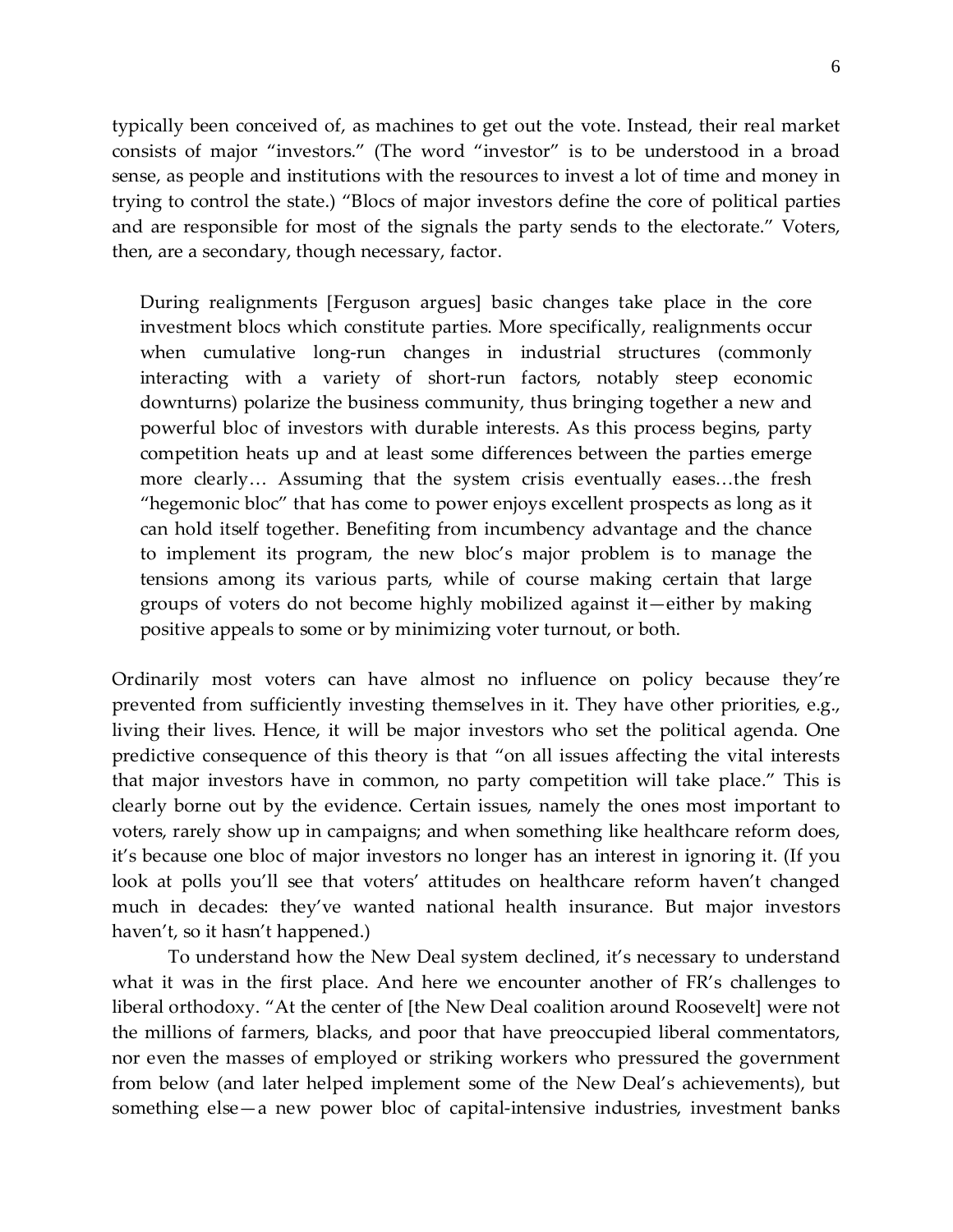and internationally oriented commercial banks." Ferguson describes in *Golden Rule* how this bloc was forged in the 1930s, but I'll skip the very interesting history. The point is that, unlike labor-intensive industries such as textiles, firms in capital-intensive industries were not profoundly threatened by labor turbulence and organization. They could thus afford to join a coalition with organized labor starting around 1935, thereby making possible the relatively left-wing "second New Deal" (exemplified by the Wagner and Social Security Acts—which businesses in the new Roosevelt bloc, far from opposing, helped write). "Because most large capital-intensive firms (with the important exception of the heavily protectionist chemical industry, which did not belong to the bloc) were world, as well as U.S., pace-setters, they stood to gain from global free trade. They therefore allied themselves with leading international financiers, whose own minuscule workforce presented few sources of tension, and who had supported a more broadly internationalist foreign policy and lower tariffs since the end of World War I. Together, members of this bloc provided the needed business support for the two broad policy commitments—liberalism at home, internationalism abroad centrally identified with the New Deal."

This bloc was a small part of the business community in the 1930s, but it was immensely powerful. It included many of the largest and fastest-growing corporations in the country, including General Electric, IBM, Pan Am, oil companies like Shell, Standard Oil of New Jersey and Standard Oil of California, and banks like Chase National Bank, Bank of America, Goldman Sachs, and Lehman Brothers. The controlling interests in these businesses also dominated leading American foundations, and so could exercise major influence on political opinion and public policy. Once this bloc had come together and allied with Roosevelt, it dominated policy for a generation. "The administration embarked on a historic program of trade liberalization and efforts at currency stabilization," which after World War II took the form of the famous Bretton Woods system that lasted until the early 1970s. As you may know, "Bretton Woods established the dollar as the 'vehicle' currency to be used in the conduct and financing of international trade, and brought order to foreign-exchange markets by establishing a system of fixed exchange rates among the world's currencies, tied to the dollar; the dollar, in turn, was convertible to gold." The various institutional innovations of Bretton Woods helped make possible the incredible growth of the American and world economy in the postwar period.

Despite many successes, the Democratic coalition, both in its business and its electoral dimensions, wasn't particularly stable; in some respects it was already starting to disintegrate in the 1940s, as the labor movement ran into difficulties that included a catastrophic failure to organize workers in the South, and a failure to prevent the rabidly anti-union Taft-Hartley Act from being passed in 1947. Unions grew more conservative as radicals were purged, and in the context of the Cold War, no more great liberal or left-wing crusades were possible for a while. Moreover, racial conflicts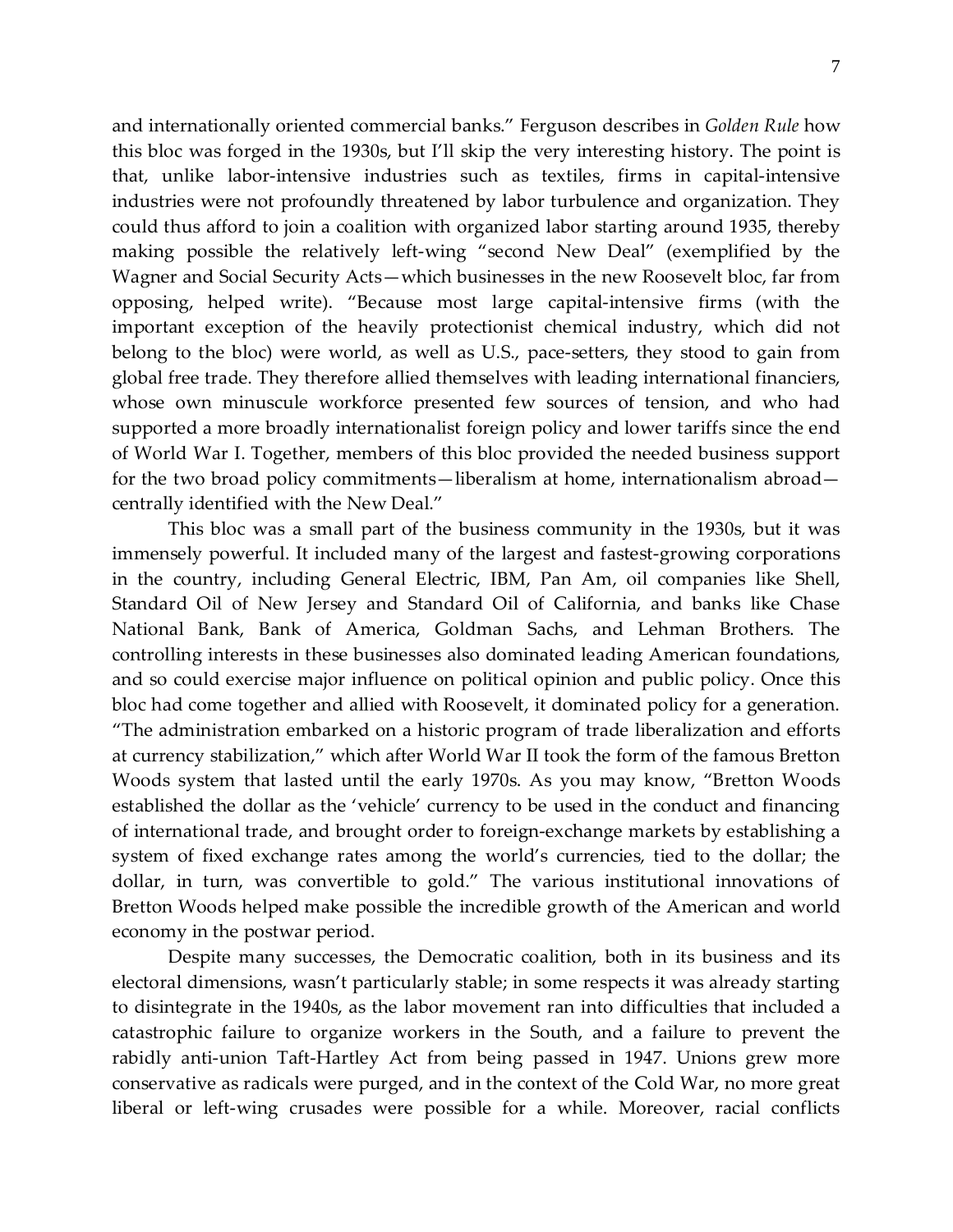between white and black workers were already breaking out in cities like Detroit in the mid-1940s; these presaged the conflicts that erupted in full force later, in the 1960s, and that ultimately undermined the New Deal's *electoral* coalition. Still, for a few decades the New Deal's basic program was solidly entrenched: social welfare, trade unionism, minority rights, expanded popular participation in government, the concept of a progressive income tax, and free trade. When in power, Republicans dared not stray far from it, even though labor-intensive firms surely wanted them to. (Such firms were opposed to both free trade—foreign competition—and protection for unions, but in the postwar era they didn't have enough power to push through their program.)

It was in the 1960s that things started to get tougher for the New Deal coalition. Kennedy was firmly in the multinational camp, so he promoted free trade and lowered taxes on corporations and the rich, which contributed to an economic takeoff after the recession of 1957–58. "With the growing boom, imports exploded, threatening many traditional, labor-intensive Republican manufacturers, as well as some primary producers and national oil concerns. Joined by many agricultural interests and smaller businesses who received little or no benefit from the investment-oriented tax cuts and who often feared the effects of rising social spending on their supplies of low-wage, unskilled labor; copper companies, whose prices were collapsing; some defense contractors; and many leftover opponents of the New Deal—these groups went on the offensive." These conservative forces increasingly took over the Republican Party, writing an import-restriction clause into the party platform, denouncing the UN and internationalism, and nominating Barry Goldwater for the presidency in 1964.

At the same time, the civil rights movement was attaining national prominence. Multinational elites, who were already losing what remained of their position in the GOP, decided they had to secure the power of the Democratic Party for a generation. Solidifying the loyalties of black people, while permitting them the right to vote in the South, would help achieve that goal. So they supported and funded the civil rights movement. After Kennedy's death, these multinational, capital-intensive firms lined up behind LBJ and his Great Society (and staffed the upper tier of his administration), since in a context of vigorous economic growth they had no reason to fear increased social spending. More tax cuts and trade liberalization followed, and large U.S. military budgets made possible the repeated application of force abroad (e.g., in Latin America) to secure these businesses' overseas investments. But not only the elite was doing well: workers had more jobs and higher wages, and social welfare spending rose dramatically under LBJ. So, all in all, things looked pretty good for the Democratic coalition, especially since Goldwater had been thrashed in the 1964 election.

What went wrong? Historians often argue that the major Democratic catastrophe was Vietnam, but this likely isn't the case. It's true that the war divided business interests in the Johnson coalition. "The fabulous dollar outflow that the war entailed exacerbated the already shaky U.S. balance of payments. As pressure mounted on U.S.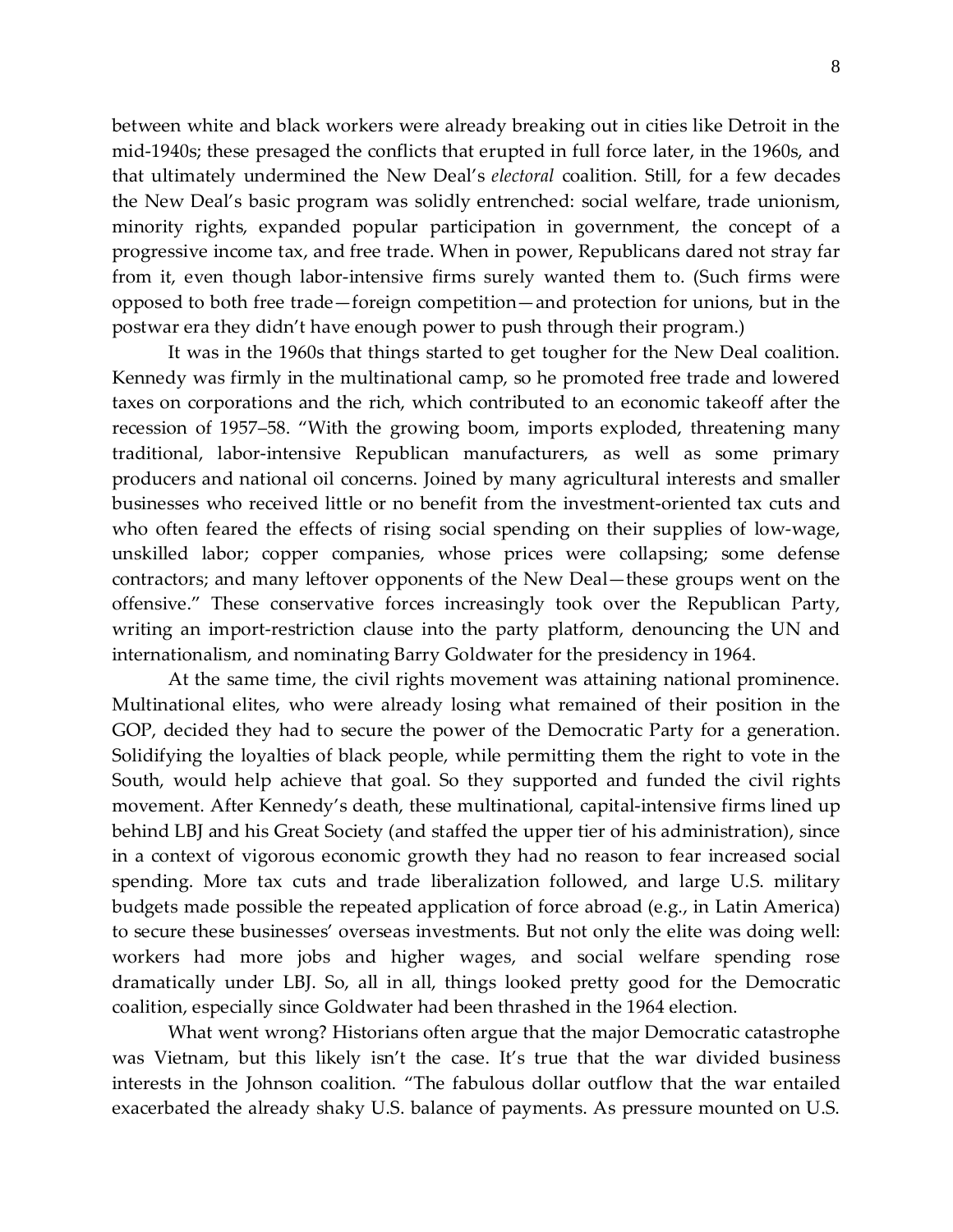gold reserves, the [value of the] dollar itself increasingly came into question, threatening its key role in the Bretton Woods financial system." Unless this threat was checked, foreign deposits would leave U.S. banks, which would therefore see their position in the world economy decline. Other multinationals had their own reasons to question the war, and by 1968 were pressuring Democratic politicians to speak out against it. LBJ himself was finally persuaded to start drawing down troop commitments. All this embittered hawks in the party and strained the coalition's cohesiveness. But there were few long-term consequences: after the war ended, dovish and hawkish party elites reunited (in 1976).

More significant was the decline of organized labor. It remained very powerful in the 1960s, but its strength was waning. Democrats effectively ignored it on signature issues as sectors of the business community mobilized against unions; and ever freer trade was having a devastating impact on union jobs, such as in textiles, shoes, and steel. Kennedy and Johnson refused the import protections that both labor and some manufacturers wanted. At the same time, labor failed to broaden its power by organizing new workers—except for government workers, which wasn't enough to make up for losses in the private sector. Union density in the civilian work force decreased from 26 to 21 percent between 1970 and 1980 (and continued its decline thereafter). Nor did unions expand significantly in the South and West, which were the fastest-growing regions in the country. Thus, organized labor remained a basically regional phenomenon, concentrated in the East and Midwest. Also, its stance towards the women's movement, the black movement, and the environmental movement did it no favors: as is well known, the AFL-CIO was quite conservative, thereby abdicating its leadership role (and the benefits that could have come from it) with respect to social movements and large parts of the population. Conversely, these other groups were forced to turn to liberal corporate-dominated foundations and media for support, which left them vulnerable when these elites decided to pull back on their support for social action in the late 1970s. In short, "labor unions would continue to lose members, and millions of blacks, women, and Hispanics fail to get the unions they needed. Having abandoned most efforts to reach (increasingly Southern and Western) white male bluecollar workers who were not organized, as well as most blacks and women, the movement that could most sensibly claim to represent almost every ordinary American's general interest could hardly avoid looking more and more like the 'special interest' of a lucky few."

In addition to this is the sordid story of organized labor's support for imperialist foreign policy in Indochina and Latin America. Perversely, it helped subvert left-wing opposition movements around the world, which was destructive to its own membership in the United States. American aid used to prop up regimes that repress their own citizens and their wages "in effect subsidizes multinational expansion abroad by lowering the costs of that expansion—either by lowering wages or by reducing risks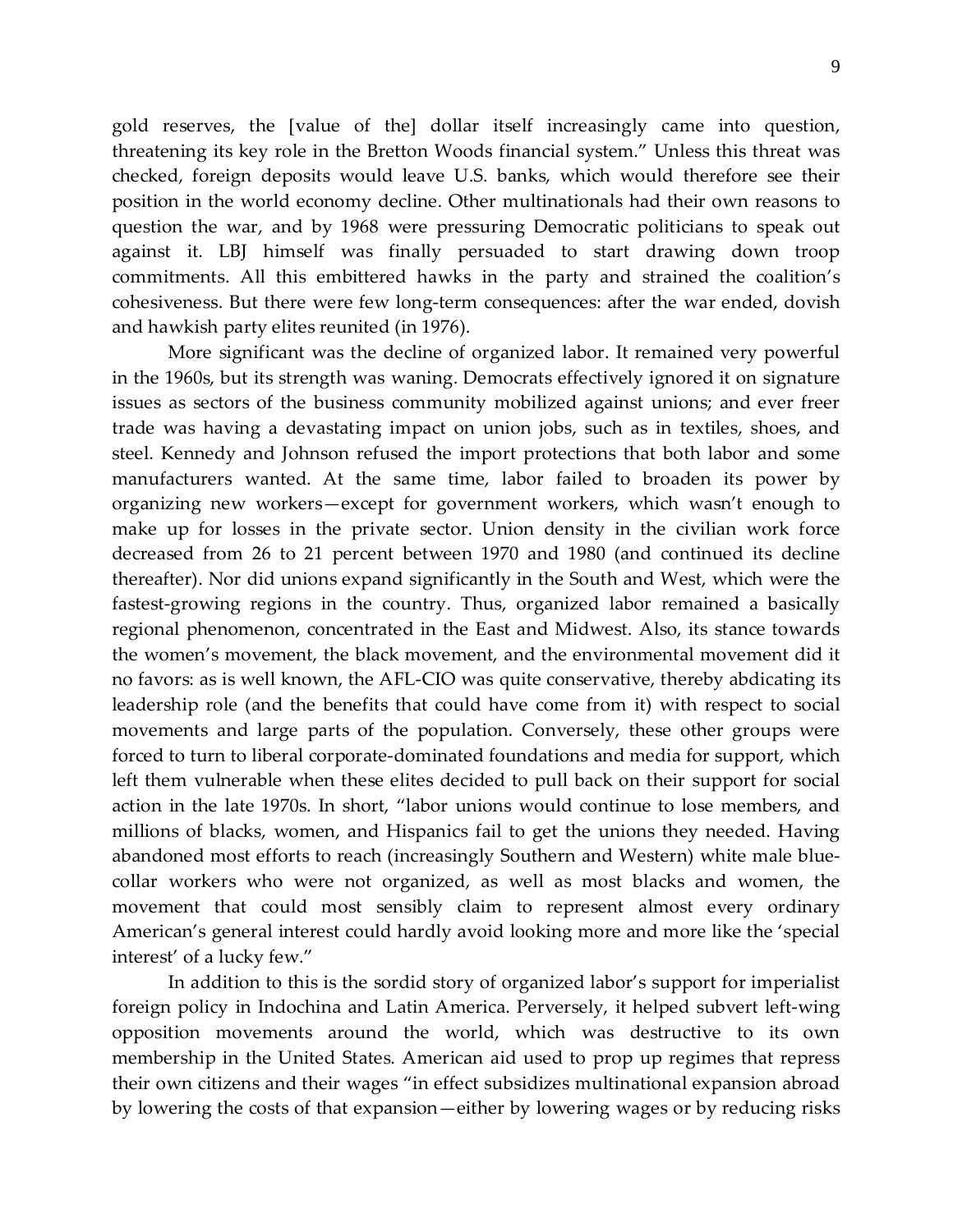of popular (and investment-threatening) social upheaval in repressive regimes." Particularly with post-1950s advances in communications and transportation, outsourcing became more common: businesses could relocate to areas with cheaper labor (or use the threat to do so to force concessions from their workforces), and a tidal wave of low-cost imports contributed to America's deindustrialization—which also meant de-unionization.

As if all this weren't enough, the AFL-CIO's abandonment (in the 1960s) of the fight to expand the progressive income tax had disastrous consequences. It enabled Kennedy and Johnson to finance most of their social programs by a rise in the social security tax, the most directly regressive of all American federal taxes. "Especially when combined with the cuts in corporate tax rates, and the proliferation of corporate credits, this step made the tax system significantly less progressive than it had been, while sharply increasing tax burdens on those who could least afford it." As I said earlier, it's therefore understandable why so many people would later embrace a political party (the Republican) that promised to lower taxes. Especially in light of another disastrous fact, namely that the multinational constituency that largely designed Johnson's Great Society urban and social programs crafted them in the interests of mortgage bankers, downtown merchants, big developers, and, in the case of medical programs, pharmaceutical companies, large foundations, the American Medical Association, big hospitals, and insurance companies. This meant that the programs would be costly and inefficient, difficult to reform (because of their powerful support from business), and prone to increasing the burden on the average taxpayer (as they grew more expensive). "It was a system that could hardly avoid inflaming tensions between different groups of middle- and lower-income Americans." In the end, the Republican Party proved to be the main beneficiary of these tensions.

Not immediately, though. The Nixon administration didn't represent the end of the New Deal system. It encapsulated a highly fragmented regime, and, as FR say, is best thought of as a typical transition product of a party system in disintegration. The old opposition to the New Deal, including protectionist interests like textiles and steel and independent oil companies, allied uneasily with an odd assortment of multinationally oriented figures like Henry Kissinger. As a result, the administration pursued rather schizophrenic policies. On some issues, like civil liberties and "law and order," it was definitely more conservative than Johnson; on others, like social spending and environmental protection, it was quite liberal. "The reason is straightforward. As Nixon himself clearly sensed, the part of his bloc that was tied to the 'Eastern liberal establishment' largely retained its commitment to the policy formulas of the New Deal." True, it was concerned about wage pressures and lagging productivity, but it didn't think these necessitated an all-out attack on the welfare state; instead, a short period of monetary austerity would probably be sufficient. As for Nixon's environmental regulation: this wasn't, as people are apt to think, merely a manifestation of "the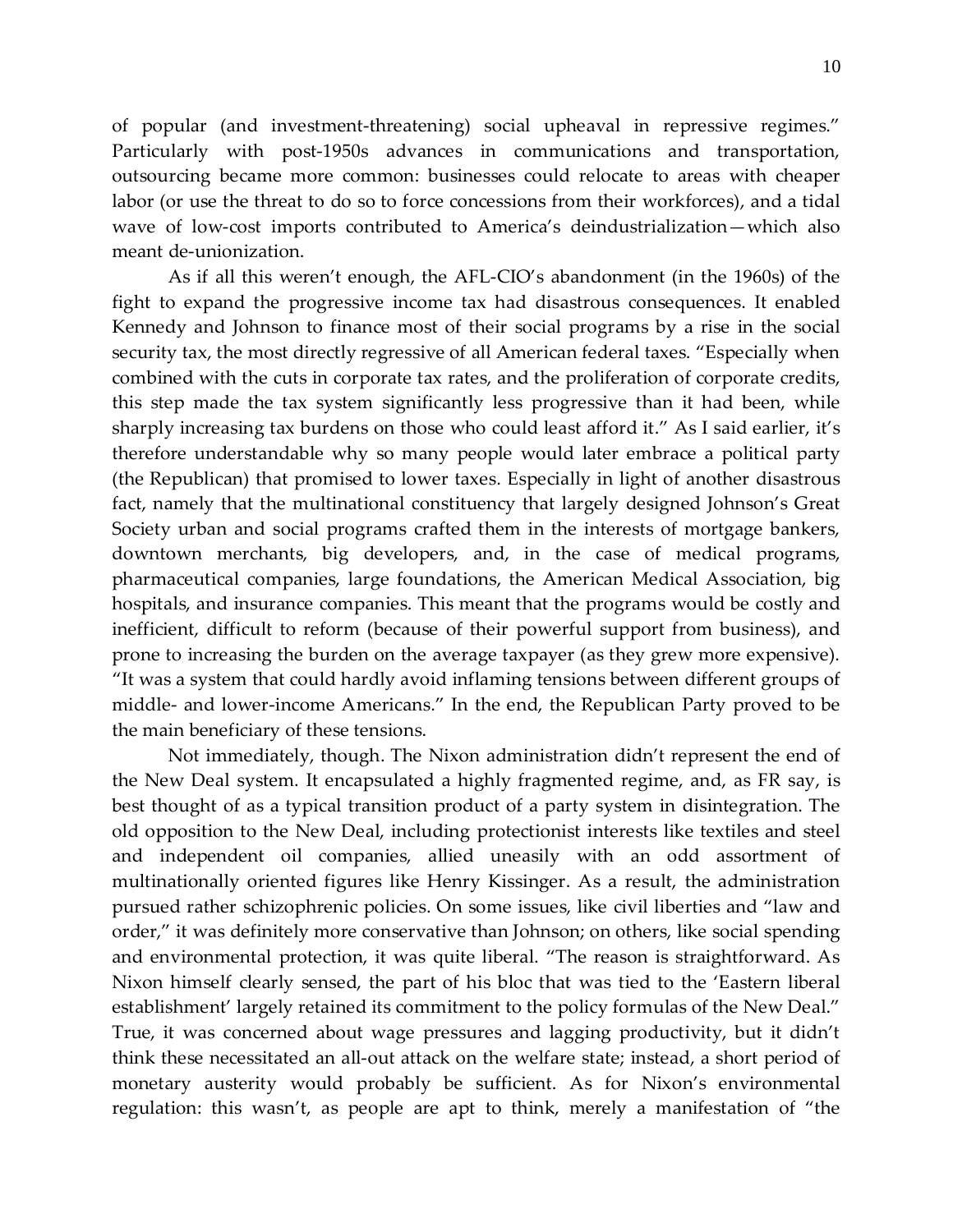public" winning a battle against "business." Rather, many among the upper classes, such as increasing numbers of bankers, brokers, insurers, and real-estate magnates, who enjoy the environment as much as anyone else, used their clout—while cooperating with popular movements—to push for regulation. Developers, fisheries, and touristoriented businesses rose up against oil spills off their coasts; Eastern coal producers tried to use "clean-air requirements" to cripple Western producers; and lawyers, "overjoyed to discover fertile new areas for expensive litigation," in the early 1970s rushed to file suits against polluters.

The one area in which the Nixon administration did depart from the New Deal framework was in its temporary New Economic Policy (in 1971), which instituted wageand price-controls to curb continuing pressures to inflation, suspended the dollar's convertibility into gold (allowing it to float against other currencies and lose value, because it had been highly overvalued), and a ten-percent surcharge on many imports. All this broke with multilateralism and free trade, and led to protests from some business groups. FR have a detailed discussion of these issues, and of the epoch-making demise of the Bretton Woods system in 1971/73, but the upshot is that Nixon was able to placate the internationalists and prevent them from going over *en masse* to the free-trade Democrats. This was made easier by the fact that George McGovern was the Democrats' presidential nominee in 1972, a man so liberal that even much of the liberal Eastern establishment considered him beyond the pale. So they supported Nixon, who was reelected. What happened next, though, is more important: when the Federal Reserve tightened up the money supply after the 1972 election, the recession that was expected turned out not to be a mild one like 1969–70 but a more protracted and severe one. The American economy, and most of the developed world, entered its worst period since the Great Depression—which took the whole business community by surprise. Even after the recession had ended, U.S. wages, profits, productivity growth, and export shares kept dropping; only inflation and imports rose.

So, "the recession that began at the end of 1973, and stretched through the beginning of 1975, was a watershed event in American political economy. It marked the end of the long period of growth that had been sustained since World War II, underscored the changed position of the United States in the world economy, and ushered in a sustained period of stagflation. It was then that American politics finally made its decisive turn to the right." The beginning of FR's chapter on "the dismal 1970s" states the main points clearly:

Deteriorating U.S. economic performance in an increasingly competitive and integrated world economy is the analytic key to the Democrats' decline. In a variety of ways, sagging growth and profits at home, and increased competition abroad, made the business community much more cost-sensitive. This stiffened business opposition to the growth of social spending and forced the Democrats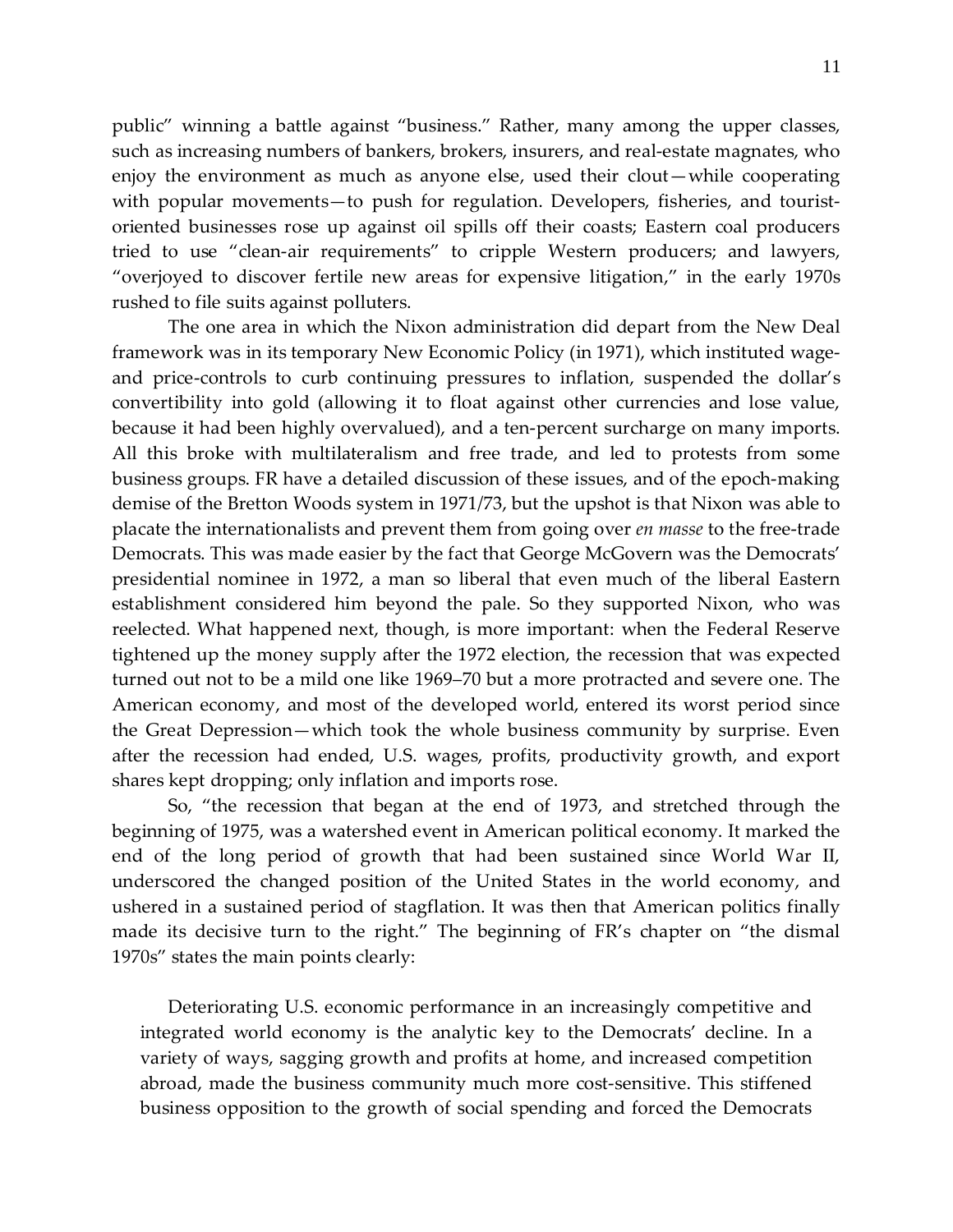to work within tighter fiscal constraints on their domestic programs. Pressures on the social side of the budget increased as growing U.S. involvement in the international economy, and in particular in the Third World, widened demands within the business community for increased military spending. Moreover, these competing demands on the budget could not be easily reconciled by simply raising taxes, for as profit margins sagged and intensified competition from abroad made it more difficult for corporations to pass taxes through to consumers, much of the business community was mobilizing in support of further tax reductions. Over the course of the decade, the convergence of these different pressures and demands produced a growing budget crisis in the United States, in effect forcing a choice between social and military spending.

For the Republicans, pressures to make this choice presented an enormous political opportunity. Unencumbered by a mass base…the Republicans were quite prepared to serve as a vehicle for tax and domestic-spending cuts and increased military outlays. For the Democrats, however, the growing tradeoff between guns and butter forced the party to walk a political tightrope between the demands of its elite constituency and the needs of its mass base. Even as the Democrats moved to the right over the course of the decade and the center of American party politics shifted, the tensions within the Democrats' ranks made them a less efficient vehicle for business aspirations than the Republicans. The GOP was thus the first beneficiary of America's right turn.

These ideas harmonize well with Robert Brenner's brilliant arguments in *The Economics of Global Turbulence* (2006), which I've summarized in *Finding Our Compass: [Reflections](https://libcom.org/library/finding-our-compass-reflections-world-crisis) on a [World](https://libcom.org/library/finding-our-compass-reflections-world-crisis) in Crisis*. FR give a lot of useful background information on the economic context of the time, but here I'll just refer you to my discussion of Brenner's book. The point is that U.S. competitiveness was in decline, especially in manufacturing.

Businesses responded to economic deterioration in predictable ways: by relocating to the South or West, where labor was cheaper because unions were rare; by regularly violating national labor laws; and by trying to improve their bargaining position with workers in various ways. And as we've seen, most of organized labor was perfectly happy to be ineffectual and see its power decline. Still, we shouldn't overestimate the importance of these wage and unionization issues in causing America's right turn. The employer offensive, by hurting labor, did marginally hurt Democrats' capacities of voter-mobilization, and it weakened resistance within the party to the rise of conservatism. "But the decline in labor's power in the 1970s only continued a long downward slide evident since at least the mid-1950s. It was not a new development, unique to the later period, that can be looked to as precipitating a general policy realignment." In fact, because Democrat-supporting capital-intensive firms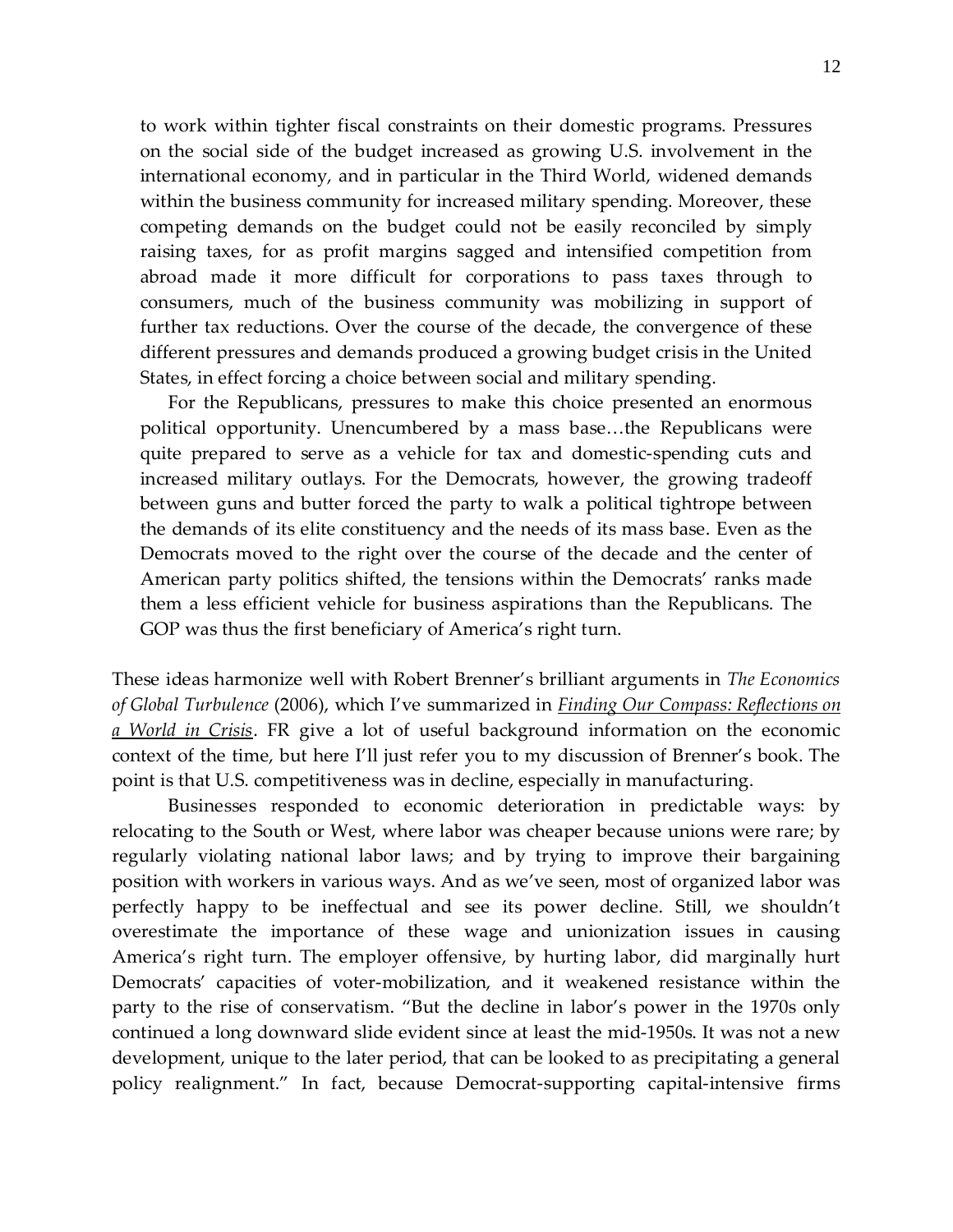didn't have to worry so much about labor costs, "the labor question alone probably squeezed comparatively few traditionally Democratic firms out of the party."

So we have to look to other causes as well. One of them is the issue of *regulation*. "Reeling from intense foreign competition, many sectors of big business, *including* several of the most capital-intensive multinational ones, such as pharmaceuticals, paper, and petrochemicals, lashed back at what they claimed were 'unduly burdensome' government regulations—in particular 'social' regulations of the environment and worker safety that fell particularly hard on these sectors." As many studies have shown, for example David Harvey's *A Brief History of Neoliberalism* (2005), these regulated industries launched major efforts to influence public opinion and elite attitudes, e.g., by sponsoring studies that downplayed environmental risk, cultivating ties with university researchers, supporting "neoconservative" journals, funding broad campaigns extolling the virtues of "free markets," and creating new conservative policy institutes like the Heritage Foundation. By the mid-1970s, U.S. businesses were spending more than \$400 million a year on "advocacy advertising," much of it directed against government constraints on business. By the end of the decade it was up to \$1 billion annually. This whole neoliberal corporate movement weakened the Democratic base in the business community and in the country as a whole.

–I can't resist inserting a polemical digression here. The authors mention in a footnote that John S. Saloma III gives a detailed survey of all these propagandizing activities in *Omnibus Politics: The New Conservative Labyrinth* (1984). "His study," they say, "is one of the very few to bring out the importance of the astronomical sums of money lavished on these activities, in contrast to the customary rhetoric about the importance of 'new ideas.'" They're right about the latter: intellectuals love to insist on the importance of "powerful new ideas" in explaining changes in society and politics. It's predictable—predictably bourgeois in deflecting attention from class and institutional structures—but it's stupid. John Maynard Keynes gave a classic exposition of this idealist philosophy in the very last paragraph of his *General Theory of Employment, Interest and Money* (1936), which has stroked the egos of academics for generations:

…[T]he ideas of economists and political philosophers, both when they are right and when they are wrong, are more powerful than is commonly understood. Indeed the world is ruled by little else. Practical men, who believe themselves to be quite exempt from any intellectual influences, are usually the slaves of some defunct economist. Madmen in authority, who hear voices in the air, are distilling their frenzy from some academic scribbler of a few years back. I am sure that the power of vested interests is vastly exaggerated compared with the gradual encroachment of ideas. Not, indeed, immediately, but after a certain interval; for in the field of economic and political philosophy there are not many who are influenced by new theories after they are twenty-five or thirty years of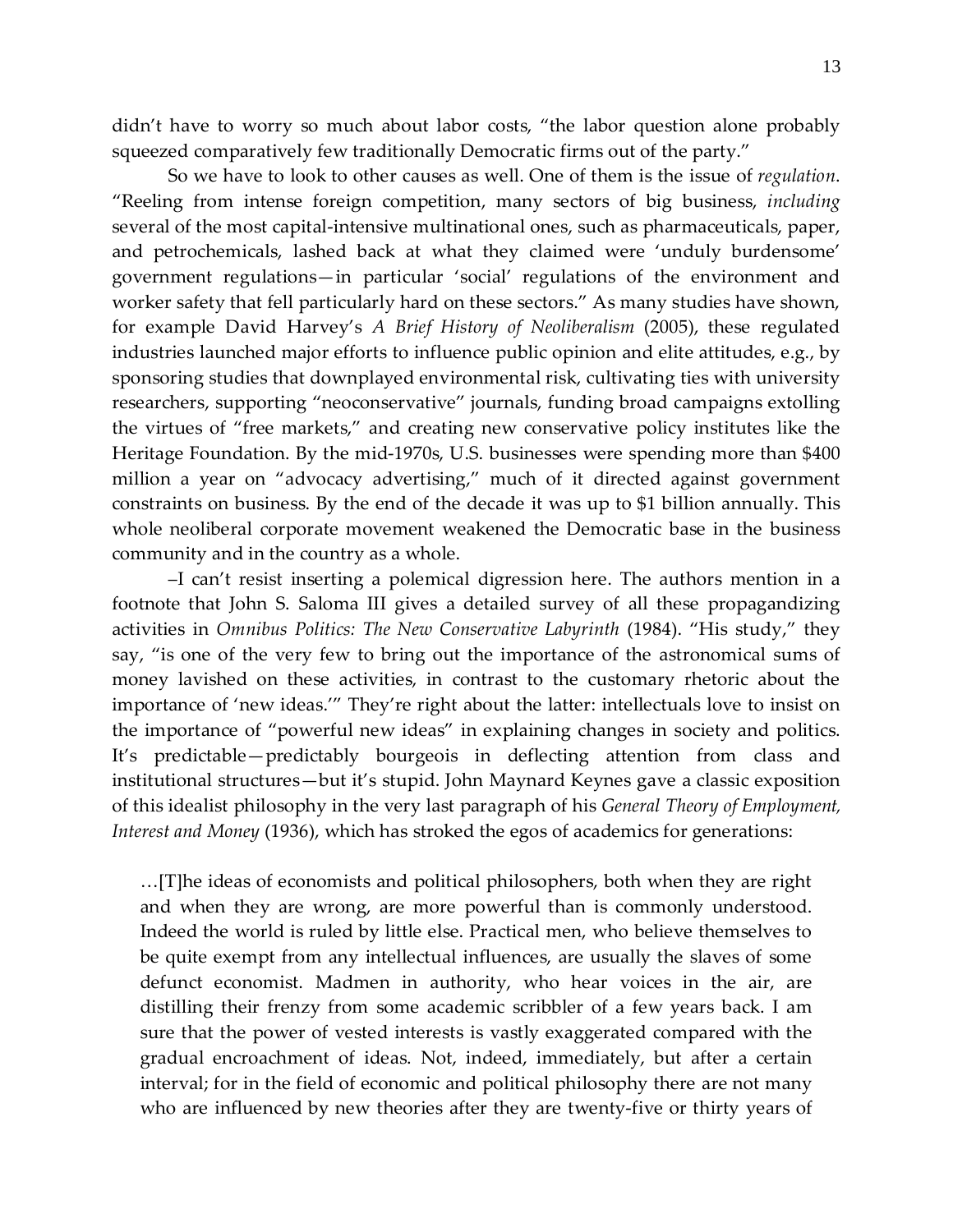age, so that the ideas which civil servants and politicians and even agitators apply to current events are not likely to be the newest. But, soon or late, it is ideas, not vested interests, which are dangerous for good or evil.

These are backward fantasies, which grow out of a poor sociological imagination. The point is that the ideas that come to be accepted as gospel are those useful to vested interests, which are the entities that have the resources to propagate them. (In the typically bourgeois language of impersonal 'automaticity,' Keynes refers to "the gradual encroachment of ideas." But ideas don't spread of themselves; they are propagated and subsidized by people and institutions whose interests they serve. This is why "the ruling ideas of a society are the ideas of its ruling class," which has the resources to spread them.) Keynes' famous book itself contributed not at all to the socalled Keynesian policies of FDR and Hitler and others; in fact, such policies were already being pursued by Baron Haussmann in France in the 1850s, because they were useful in giving employment to thousands of workers and raising aggregate demand and thereby economic growth. Is it likely that had Keynes not published his book in 1936, the U.S. government during and after World War II would have pursued radically different, un-Keynesian economic policies? Hardly. Because they were useful to vested interests, those policies were bound to be adopted—and economists, tools of the ruling class, were bound to systematize their theoretical rationalizations sooner or later. Incidentally, in some form they had been around already in the late nineteenth century, long before Keynes, among liberals and socialists, "underconsumptionists" like John Hobson and many others. But they didn't become conventional wisdom until major parts of the ruling class had taken them up between the late 1930s and early 1970s. After their usefulness had ended, in the 1970s, they were abandoned, and a new, neoliberal, ideological crusade began, which was predictably successful because it was waged by the most powerful actors in society. The falseness and superficiality of the "supplyside" ideas of Reaganomics were no great hindrance to their political success, because *theory* doesn't matter in the real world—despite what self-apologists like Keynes and other liberals (Paul Krugman, etc.) might think.

–Let's return. Not only domestic but also international factors were relevant to the decline of the Democratic New Deal order. One of the most momentous was the huge rise in oil prices that OPEC orchestrated in 1973. Something that's forgotten now is that for a long time the oil industry—the biggest and most powerful of America's capital-intensive industries—was disproportionately Democratic, because it could afford not to be intensely hostile to organized labor. In 1936, FDR raised more money from Texas than any other state; and Truman, but especially Kennedy and Johnson, had close ties with various oil companies. "In the twinkling of an eye, however, OPEC did what a generation of Republicans, anti-oil populist Democrats, and even the old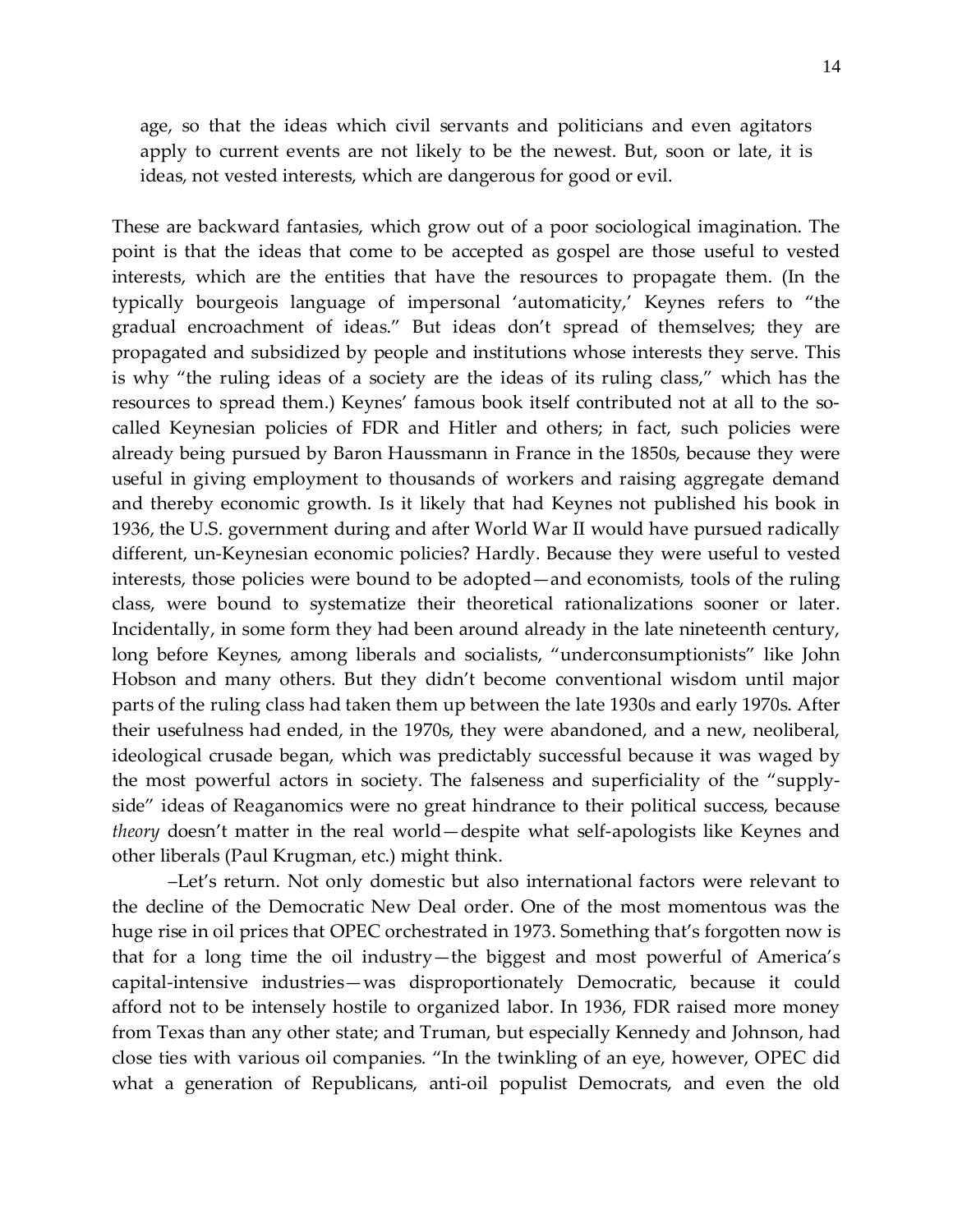Tidelands Oil controversy were never able to do. It built a virtual Chinese Wall between oil and the Democrats." This, of course, was quite bad for the Democrats.

The story is that, as oil and gas prices soared in 1973, the government tried to hold down the domestic prices by a complex system of price controls—much to the displeasure of oil and gas companies. A debate raged on whether the controls should be lifted, but the Democratic Party couldn't sponsor lifting them, because they were so important to labor, blacks, and the poor. "As a consequence, and particularly after the strongly Democratic 'Watergate Congress' of 1974 reduced the oil industry's depreciation allowance, virtually the entire oil industry began going over to the Republicans." This move was confirmed when, a few years later, Jimmy Carter pushed for a "windfall profits" tax on the oil industry. Thereafter, this powerful industry concentrated on electing Republicans, who were happy to let the "free market" set energy prices. In addition to this, though, were other subtler consequences of the boom in energy prices:

For years, some very large fortunes in the South and West had strongly opposed the New Deal. Composed chiefly of growers and independent oilmen in Texas, Oklahoma, and California, this bloc had long patronized right-wing fundamentalist religious activities and spokespersons and other ultraconservative groups. As the boom in energy and commodity prices took off, the fortunes this bloc commanded received an automatic assist, with almost immediate political consequences. It stepped up support for various "New Right" spokespersons—including not only many political operatives associated with groups like NCPAC (National Conservative PAC) but also several leading evangelists [including Jerry Falwell]. …Increased boosting of religious fundamentalism coincided, of course, with a sharp downturn in the well-being of most working- and lower-middle-class Americans. Threatened by imports, rising unemployment, and declining wages, and jostled by the entrance of millions of new women workers (and illegal immigrants) into slack labor markets, many of the most vulnerable members of American society were understandably disenchanted with the profane world (and the "secular humanism" that was said to be its organizing principle). Among at least some of them, inevitably, these religious appeals found wide resonance [and have continued to ever since].

At the same time, elites in mineral-rich Western states stood to profit from price deregulation, and business communities that sought enhanced access to minerals on the huge tracts of Western land controlled by the federal government were bound to support Republicans, who didn't have environmentalists or a mass base to worry about (except for the semi-fascist, religious one they were trying to create). So an organized "Sagebrush Rebellion" began in the West, which laid (absurd) claims to the mantle of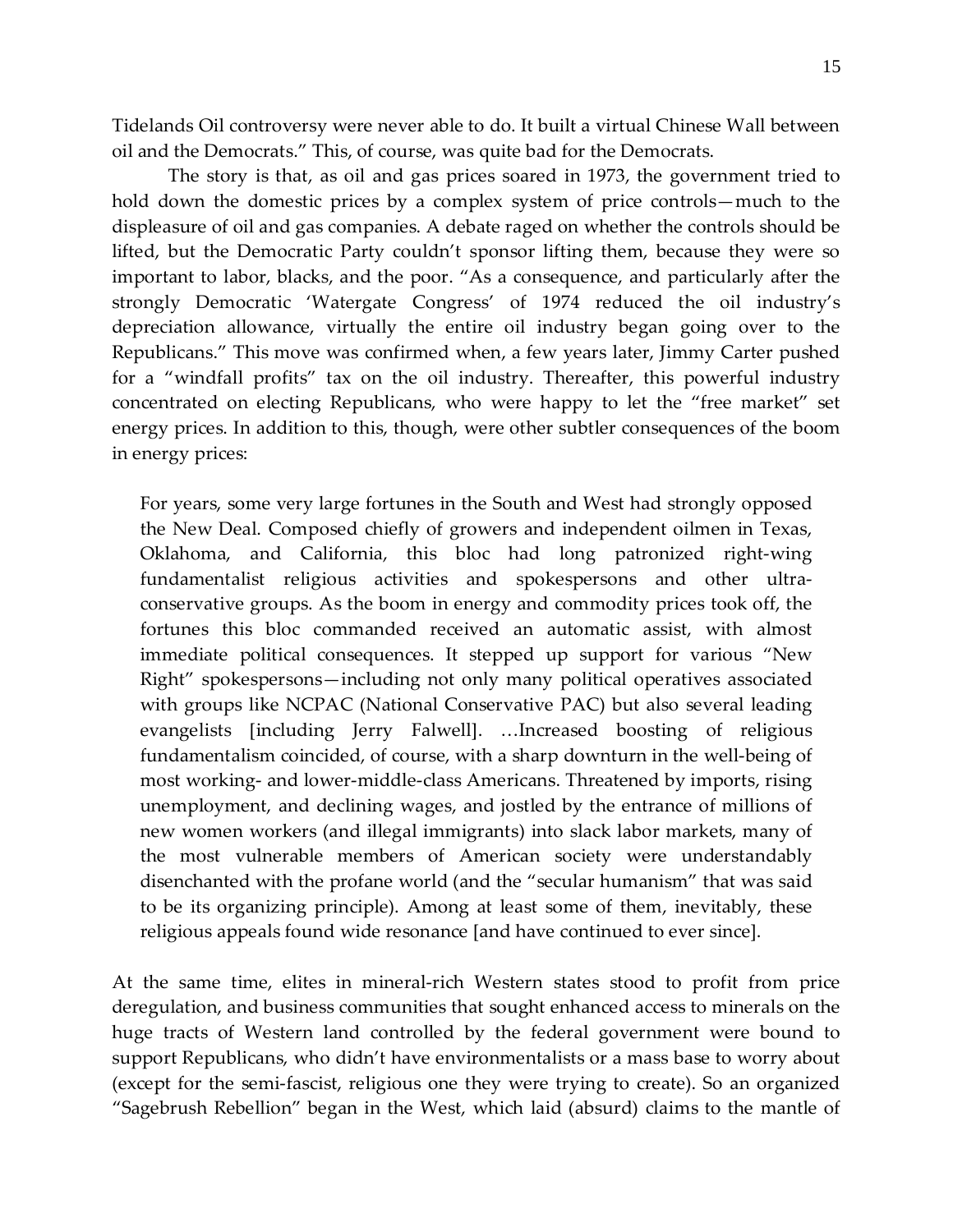populism because its professed goal was recapture by locals of the resources that were controlled by out-of-state forces. –I should mention that this whole narrative and analytic account of the origins of the New Right is grossly simplified. The "movement" was already forming in the mid-1960s, and even, in some respects, the 1950s. A lot of mainstream scholarship describes its genesis from a social history perspective (i.e., why and how ordinary people, suburbanites like Phyllis Schlafly, were drawn to it). But the fact that it didn't really achieve much power until the middle or late 1970s suggests that FR's approach is the most fruitful one: examine why and how *business* funded and directed it. After all, there are always plenty of morons around who can be persuaded of some ideology if it has money and power backing it up. The key is to look at the money and power, not the morons.

Other things were changing too. As détente with the Soviet Union collapsed in the late 1970s, and for many other complex reasons, the business community began to favor an arms buildup, which came to fruition under Reagan. In an environment of slow economic growth, greater military investment would have to be offset by a decline in social spending. Moreover, the gigantic budget crisis of the seventies, a result of insufficient revenues to pay for expanded urban social services and welfare, was met by slashing these services and some types of public investment. (In *A Brief History of Neoliberalism* David Harvey describes how this was done in New York City in 1975, when the city nearly went bankrupt. The drastic measures taken in that case were to some extent adopted all over the country in the 1980s, to deal with the "urban crisis" and at the same time to create a new kind of city, the neoliberal city, designed for the benefit of the service-sector elite.)<sup>3</sup> In addition, the large cuts in corporate taxes in the

 $\overline{a}$ 

<sup>&</sup>lt;sup>3</sup> To quote from a paper I wrote: "Many scholars of neoliberalism have described how this political-economic system has functioned to redistribute wealth upwards and exacerbate working-class insecurity. The celebrated geographer David Harvey, for example, argues that neoliberalism began in the U.S. in the mid-1970s, when New York City's fiscal crisis gave investment bankers and their political representatives an opportunity to undo many of the historic achievements of working-class New York by dismantling much of the city's social and physical infrastructure. Public resources were used to build new infrastructure for finance, legal services, the media, and consumerism, as 'working-class and ethnic-immigrant New York was thrust back into the shadows, to be ravaged by racism and a crack cocaine epidemic of epic proportions in the 1980s.' New York City's investment bankers thus paved the way for a political economy of privatization, the privileging of financial institutions, and 'urban entrepreneurialism,' all of which proceeded in the 1980s and 1990s to conquer not only the U.S. but much of the world.

<sup>&</sup>quot;The contributors to *Spaces of Neoliberalism: Urban Restructuring in North America and Western Europe* (2002) analyze some of the means by which neoliberalism has spread across the world. Jamie Peck and Adam Tickell argue that, given high capital mobility, cities are forced to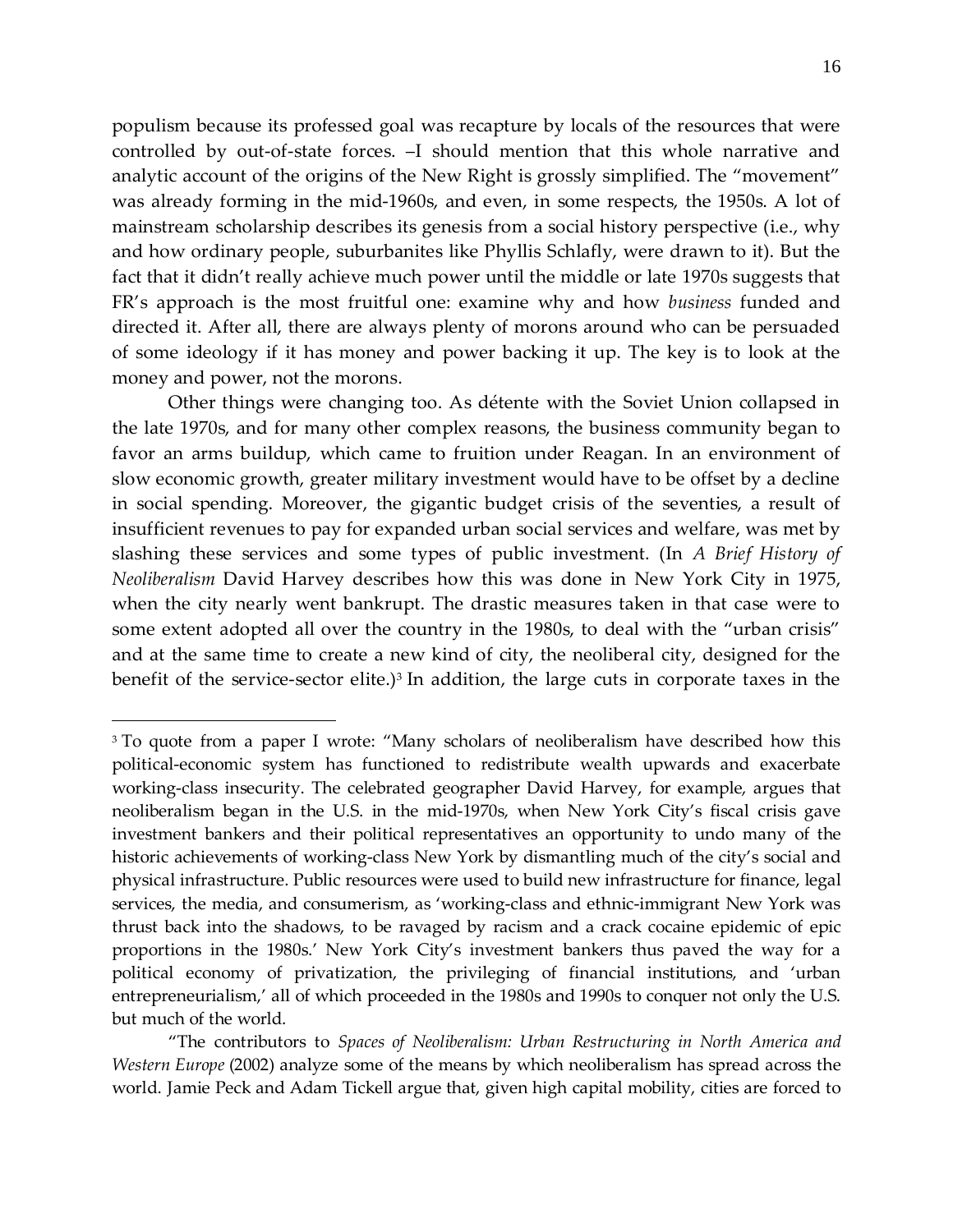1960s and '70s, and proliferation of tax loopholes that benefited business, were not enough for the rich: they continued to press for more reductions in corporate and personal income taxes, thus squeezing social spending even more. Hard-pressed working Americans, who were shouldering much of the burden being shed by the rich, were attracted to these anti-tax campaigns, not knowing that the business leaders behind them wanted to replace the income tax with even more regressive sales or consumption taxes. Anyway, the squeeze on social spending "hurt the Democrats far more than the Republicans, since it constrained their ability to deliver the social benefits that had long secured them a mass base. In the new political economy of the late 1970s, the party of Roosevelt, which had long been able to build and maintain its popular base by dolloping out discrete social benefits, no longer had the resources to do so. Indeed, the very existence of that base posed an important barrier to the Democrats' capacity to realize business objectives. For virtually all sections of the business community, the GOP appeared as a more efficient vehicle for realizing their aspirations."

In short, what was happening is that even as business was embracing the Republican Party, many ordinary people decided to do so as well because at least it addressed their tax concerns (or seemed to) and wasn't tarnished by failed promises in the way the Democratic Party was. From a different perspective, I'd say you can interpret the situation as follows: a transition was taking place between two ways of organizing the nation-state. The way of (relative) *social integration*, of a somewhat cohesive nation that integrated different classes of people into the social contract, could not withstand intensified international economic competition and integration, because of the costs that maintaining a semi-cohesive nation imposed on business (in the form of social welfare programs, government investment in public resources, high taxes, the empowerment of organized labor, and encroachment of populist ideologies). The Democratic Party was the preeminent political expression of this inclusive organization of the nation-state, which is why its policies and ideology dominated the period from Roosevelt to Nixon. But when that system started to seriously threaten the profits and power of the capitalist class, the latter necessarily, in large measure, abandoned the old policies and liberal ideology for a more harshly capitalist system that would allow it to compete and enrich itself in the new international context. Thus, the transition from

compete against each other to attract business, by establishing 'favorable business climates.' What this entails is deregulation, the undermining of labor unions, and public subsidies to multinational companies. 'The serial reproduction of cultural spectacles, enterprise zones, waterfront developments, and privatized forms of local governance' is the natural product of this worldwide inter-urban competition…" A semi-global program of urban beautification, gentrification, 'touristification,' property development, entertainment, etc. replaced the old paradigm of the industrial city, as a new, post-industrial economy emerged.

 $\overline{a}$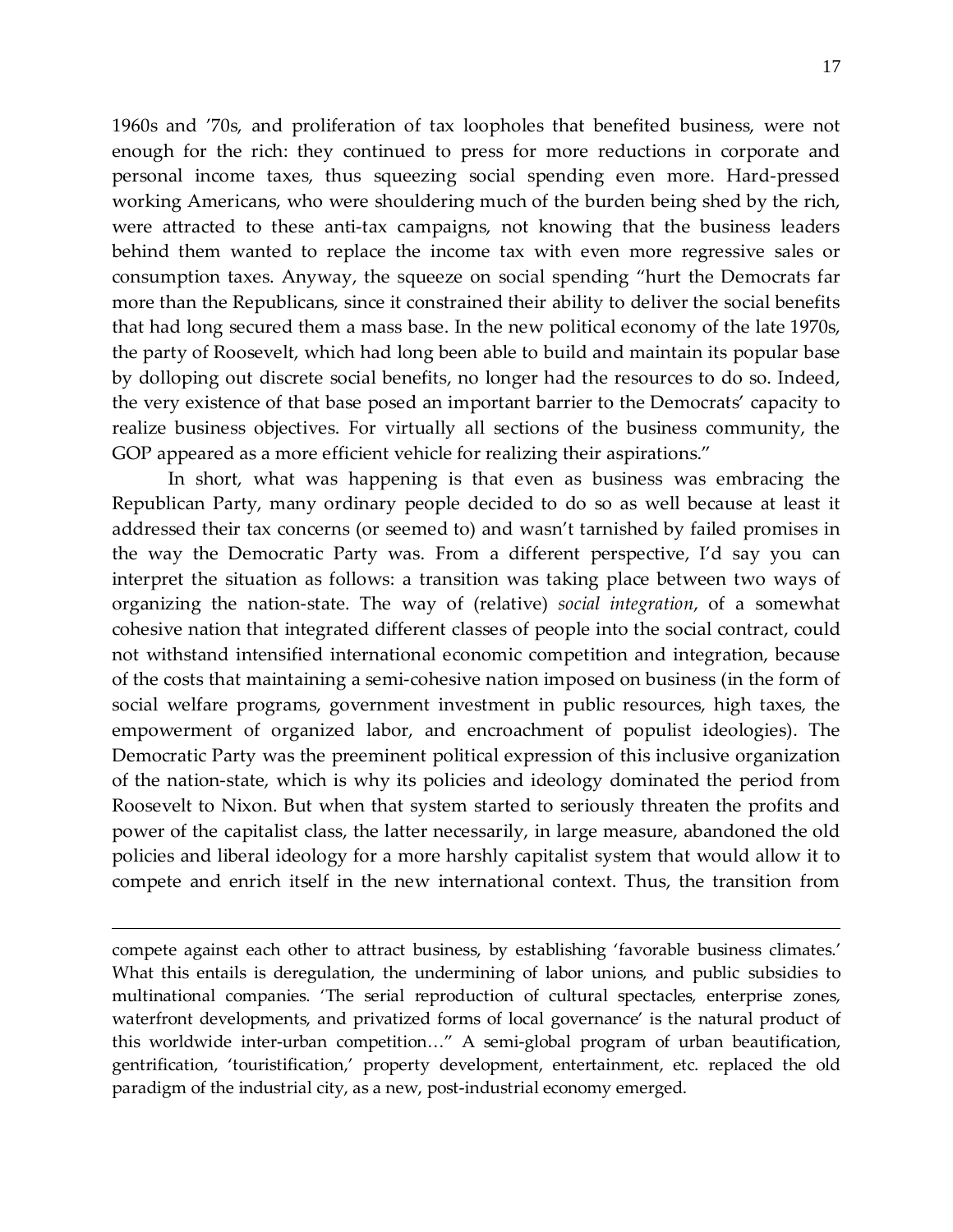liberal-Democrat to conservative-Republican—which has been replicated in other parts of the Western world—was really a transition between *two phases of the nation-state system itself* (and two phases of global capitalism). There's a historical logic and a kind of historical necessity to it. Chapter four of my *Worker Cooperatives and Revolution* fleshes out these ideas in more depth.

With everything that was happening—the aggressive public-opinion campaigns of the newly formed Business Roundtable, of the revitalized Chamber of Commerce and National Association of Manufacturers, the National Federation of Independent Business and scores of other trade associations, and the rightward shift of the media, etc.—it seems surprising that Carter was elected. But the trade issue—free trade (typically Democrats) vs. protectionism (often Republicans)—still divided business elites, and the economy briefly revived in 1975–76, so many pro-free trade multinational businessmen supported Carter in his presidential campaign. In the next few years, though, he was forced to move to the right on issue after issue—and even then he didn't sufficiently please large sectors of business, which therefore finally abandoned the Democrats. Meanwhile, the economy went from bad to worse just as the 1980 election was approaching, and for budgetary reasons Carter made massive cuts in funds for the poor, blacks, and cities, and the Federal Reserve dramatically raised interest rates to curb inflation—which, of course, pushed the economy deeper into recession and was very bad for the Democrats' mass base. Reagan was simultaneously moving from the far right to the center right, to be more electable. "Originally supported by ultraconservative entrepreneurs in California and elsewhere, some large fortunes inveterately hostile to the New Deal, parts of the armaments industry, many small businesses, and protectionist concerns in textiles and independent oil," Reagan was now modifying his policy views to appeal to the rest of the business community. Crucially, his campaign sought a compromise on the GOP's most divisive issue, international trade. The media, too, was largely behind him. All this added up to a solid victory for the Republicans in 1980.

Their victory, however, disguised the fact that their coalition was quite fragile. "Composed of both nationalists *and* several species of internationalists; advocates of tight money *and* monetary ease; free-traders *and* protectionists; sponsors of a variety of contradictory tax plans; and many clashing foreign-policy interests—the coalition that brought Reagan to power was a mile wide but only an inch deep." To keep it together, the administration resorted to a very reliable stratagem: satisfy the greed of the rich. Of virtually *all* the rich. The history of the major tax reductions passed early in Reagan's term doesn't reflect well on the human species, so I won't delve into it here. The point is that "in the golden glow of prospective tax reductions, and the drop in labor's bargaining position that the rise in interest rates was already inducing, the Administration had at least for a time found a way to square the circle. While withdrawing from traditional government obligations to working people and the poor,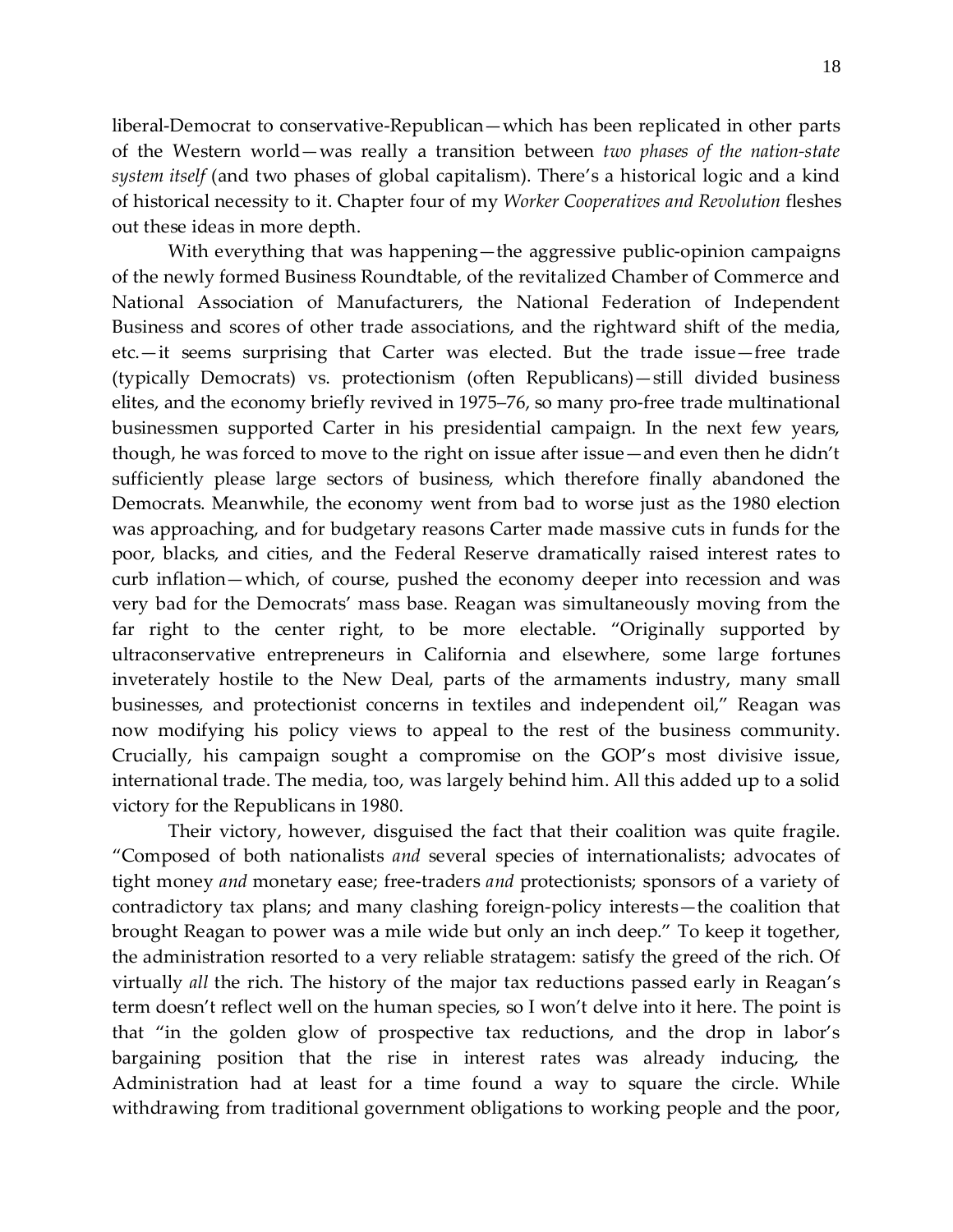deflating the world economy, and introducing massively regressive revisions of the federal tax system, it could reward virtually all members of its highly diverse and rivalrous business coalition by simply giving them streams of cash."

Even as government revenues were being slashed by these tax cuts, an immense military buildup was being planned. Nearly the whole of American business was clamoring for it, largely to enhance the U.S.'s ability to project force abroad—"to press and defend American interests in an increasingly volatile world economy." It was great for defense contractors, too. The hundreds of billions of dollars invested in weapons procurement, warhead production, military construction, and so forth was incredibly wasteful and redundant, but when one's purpose is only to satisfy business and project power, considerations of efficiency are irrelevant. Billions of dollars were being cut in social spending at the same time, although many of the administrations' proposals e.g., to drastically "reform" Social Security—were beaten back in Congress. (Republicans tried to gut Social Security again under George W. Bush, but again they failed. Incidentally, Bill Clinton was eager to privatize the program in the late 1990s, but then he was impeached in connection with the Monica Lewinsky scandal and abandoned the idea in order to shore up his liberal base. Few people know of this major contribution that Lewinsky made to the welfare of Americans.)<sup>4</sup> Nevertheless, cuts to Social Security did occur, along with major cuts to low-income benefits and jobs and services programs. "To take only a few examples: the reductions in Food Stamp benefits for some 20 million Americans hit the poor hardest, with 70 percent of the savings coming from families living below the poverty line; some 440,000 low-income working families (almost all headed by women) lost AFDC benefits, while several hundred thousand more had benefits reduced; Medicaid benefits, linked to AFDC, were therefore also scaled back, with the result that nearly a third of all children now living in poverty [in 1986] receive no Medicaid coverage; and as a direct result of cuts in lowincome housing programs, an estimated 300,000 more families were pushed into substandard housing." All these cuts did very little to reduce budget deficits, but at least they increased the misery of millions of people.<sup>5</sup>

 $\overline{a}$ 

<sup>4</sup> Michael D. Tanner, "Clinton Wanted Social Security Privatized," *Cato Institute*, July 13, 2001; Robin Blackburn, "How Monica Lewinsky Saved Social Security," *Counterpunch*, October 31, 2004. With the Lewinsky scandal unfolding and Clinton's popularity eroding, "in an instant Clinton spun on the dime and became Social Security's mighty champion, coining the slogan 'Save Social Security First.'" This, after eighteen months of secretly preparing to privatize it. The man is a piece of work.

<sup>&</sup>lt;sup>5</sup> Some of the most important programs cut, aside from the ones just mentioned, were those in child nutrition, Supplemental Security Income, Low Income Energy Assistance, financial aid for needy students, health block grants and other health services, compensatory education,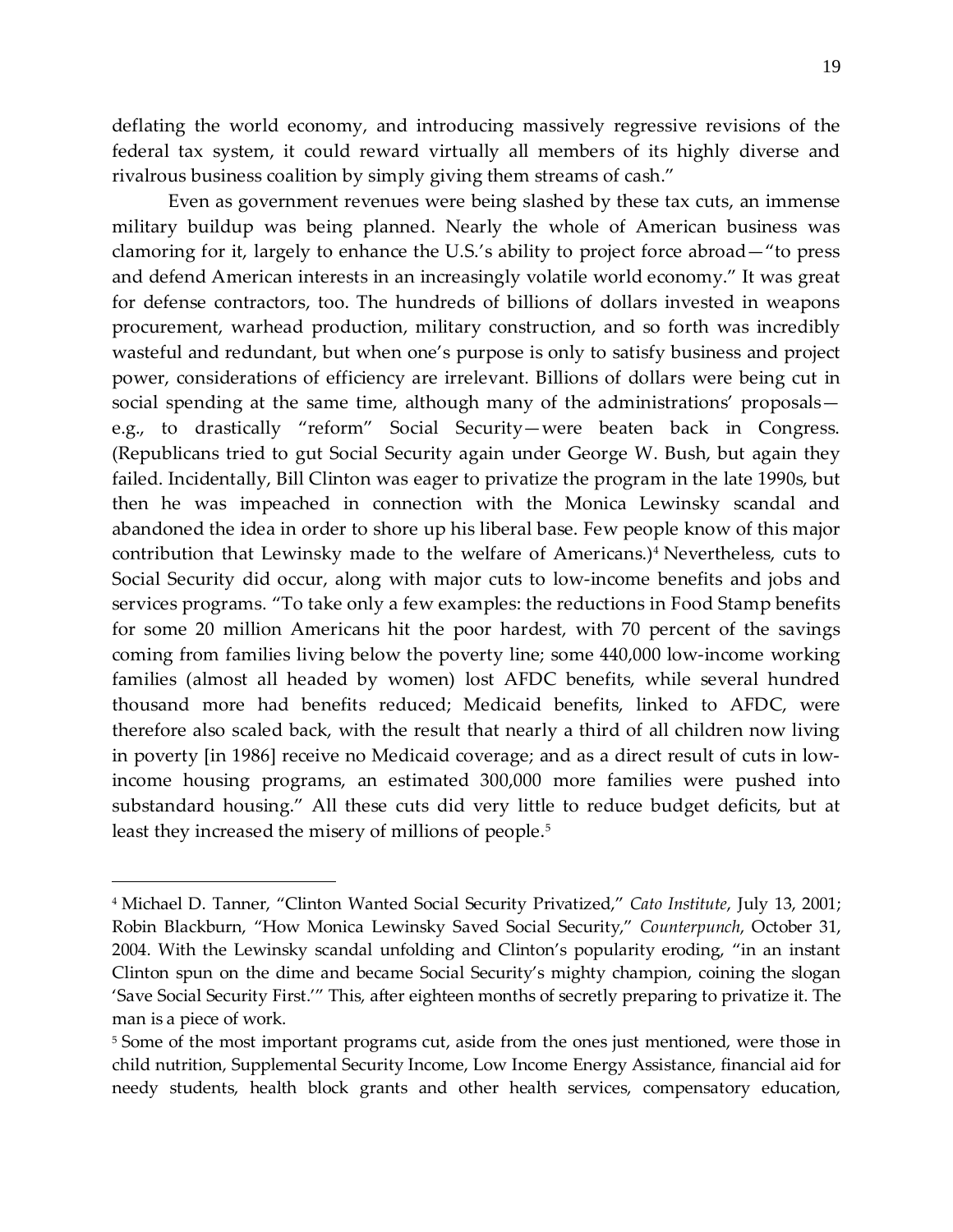"By 1984 some 33 million Americans—one in seven—lived below the [absurdly low] poverty line, 4.4 million more than in 1980, and 9 million more than in 1978. The plight of children was worse. In 1984, about one-quarter of all children under the age of six lived below the poverty line, and more than half of all black children under the age of six lived in poverty." Needless to say, the situation is worse now. With the poverty line at \$23,492 for a family of four—which is ridiculous; annually that's barely enough money for two people, let alone four—almost 50 million people were in poverty in 2013. Between 2009 and 2011, almost a third of the population was officially poor for at least two months.<sup>6</sup>

It's so well-known that the Reagan administration dramatically slashed enforcement of social and environmental regulations, and of labor laws, that I won't mention all the evidence. Unionization rates continued to plunge, too—to the point that private-sector unionization is now less than 7 percent. Overall, and all over the world, the 1980s were a horrifying decade. Unfortunately, the global spread of neoliberalism that began then has only accelerated.

What was the Democrats' reaction to all these attacks on the domestic—and global—population? Much or most of the time, they supported and enabled them, wanting to regain business support. The party's mass base, however, began to mobilize, despite having far too few resources to adequately counter the conservative offensive. Unions, community organizations, church groups, social-welfare workers, and state and municipal employees tried to unite in opposition to the cutbacks, and resistance grew to the administration's arms buildup and savage policies in Central America. Incredibly, "even the AFL-CIO showed [meager] signs of life," calling for rallies against the socially destructive policies. Reagan's approval rating dropped from 68 percent in May 1981 to 35 percent in January 1983.

No matter. Business is the constituency that counts. Leading Democrats got together to reorganize the party's finances and methods of fundraising, for example by creating the Democratic Business Council, which was successful at raising money from capital-intensive military contractors, investment bankers, real-estate magnates, hightech executives, and corporate lawyers. The project to build a business-oriented alternative to Reaganomics quickly met with some success, given the discontent that Reagan's bellicose foreign policy was causing in the multinational business community. Arms control became a popular issue among multinationalists and foundations that represented their interests, like the Rockefeller and Ford Foundations. Urban real-estate companies were also being alienated by Reagan's policies, which were encouraging the

community-services block grants, general job-training programs, and public-service employment. And this was just in Reagan's first term.

<sup>6</sup> Dave Boyer, *Washington Times*, January 7, 2014.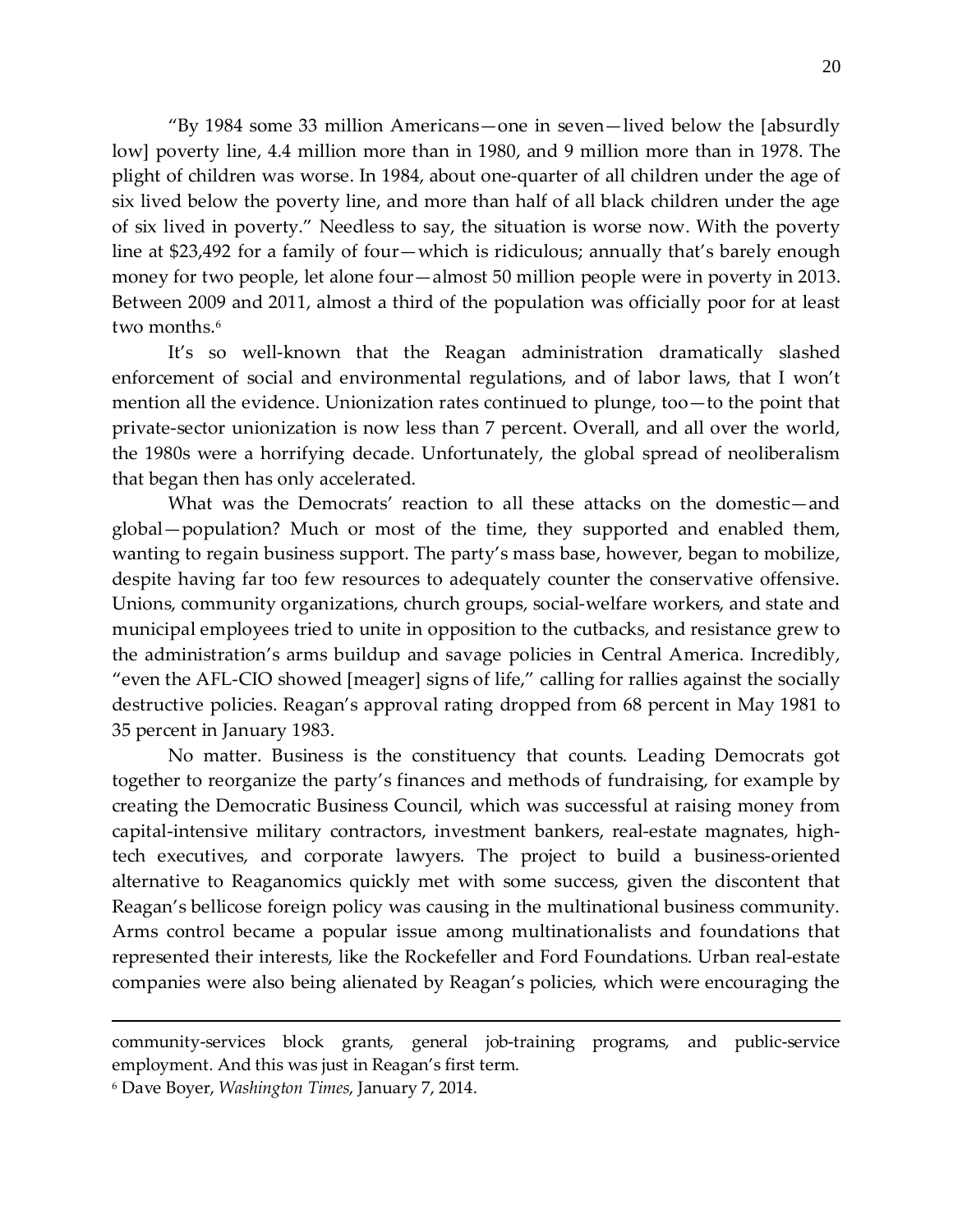flight of business from the Northeast and Midwest to the South and West, and tended to be destructive of the urban infrastructure necessary for the viability of many realestate projects. These and other interests threatened by federal budget cuts—and favoring trade with the USSR, hence détente (which Reagan certainly didn't favor) coalesced around particular issues, such as the huge "nuclear freeze" movement. Nor was the explosion of government debt appreciated by, e.g., investment bankers or insurance companies, whose prosperity "depends on investor confidence in long-term bonds. Permanently growing deficits erode such confidence, since investors know that governments and taxpayers will be almost irresistibly tempted…to pay off the debt by printing money. Prominent members of both of these sectors [finance and insurance] thus became increasingly active in supporting the Democrats."

One big problem for the Democrats was the trade issue. Since the flood of imports was costing many thousands of jobs, unions desperately needed a Democratic commitment to some degree of trade protection. But free-traders in the party were strongly against this. So what was to be done? As it turned out, the severe recession of 1981–82 was proving so damaging to many businesses that, by late 1982, they were ready to make concessions to other Democratic interests for the sake of challenging Reagan. And as we just saw, many other groups had their own grievances. So all these diverse constituencies were finally able to reach a compromise "industrial policy" plan in early 1983, and thus to come together, at least briefly, behind a Democratic presidential candidate for 1984, who turned out to be Walter Mondale.

Mondale's campaign got support and funds from all the groups just mentioned, such as investment bankers, insurance executives, developers, and liberal internationalists. Before getting the party's nomination, though, he had to deal with challengers from both his left and right. George McGovern, for instance, ran again, though the media and most of the business community still considered him basically representative of the class enemy and shut him out. Candidates on Mondale's right, on the other hand, received a ton of money from business, much of which—given a more healthy economy than in late 1982—was now having second thoughts about the "industrial policy" compromise it had made earlier with organized labor. Since labor was obviously in decline, maybe it didn't have to be reckoned with at all. Leading Democrats, and then the media and business community, in fact started to publicly criticize Mondale's acceptance of the industrial policy as a capitulation to "special interests." Later on, as it was amplified, this charge would prove deadly to his campaign. For now, though, with some difficulty he was able to defeat the businessbeloved conservative Democrat John Glenn and the more liberal Gary Hart, and Jesse Jackson's campaign—while generating a lot of excitement and publicity among the population because he was practically the only candidate addressing the concerns of the working class, the poor, and minorities—never had much of a chance, in light of elite hostility.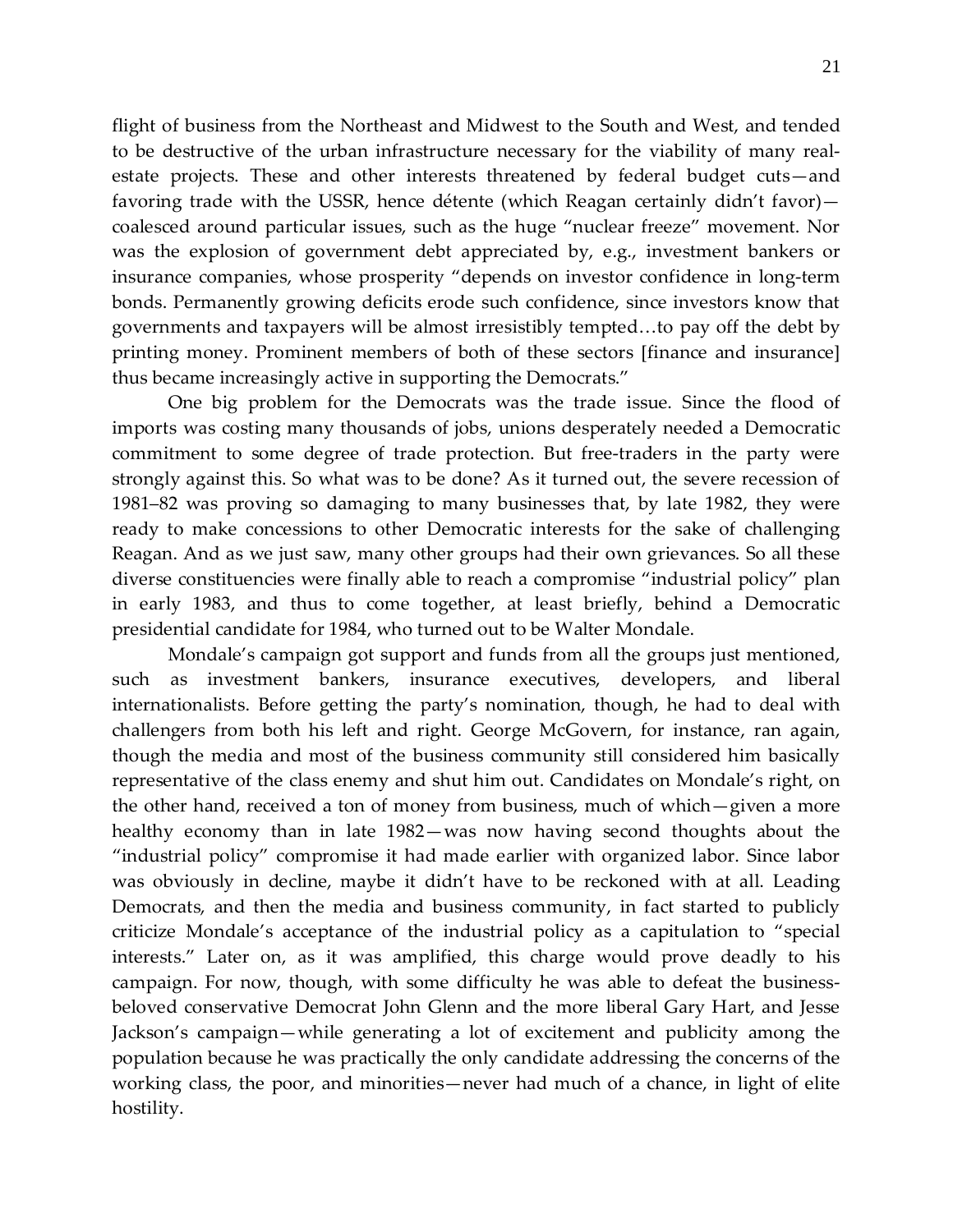But Mondale made mistakes that cost him the general election. The worst was his suicidal pledge to raise taxes. "What on earth was he thinking?" you ask. Quite simply, he was thinking of his core constituency: those in the business community concerned about budget deficits. By supporting a tax rise he expressed his seriousness about getting the budget under control, and so could count on solid support from business. He also suicidally rejected the idea of broad tax reform, a popular issue that Reagan seized, probably because it made investment bankers and real estate interests nervous. But in taking these stances he ensured that the public would have little reason to vote for him. Certainly he didn't excite labor, the poor, or minorities, since he tended to ignore them. Nor, despite his great efforts to court business, did he excite most of the rich, who frequently continued to favor and fund Reagan. And of course on election day Democrats suffered from their usual problem: huge parts of their mass base, alienated from a political system in which they have no voice, simply didn't vote. Besides, as stated earlier, the upswing in the economy persuaded many among the middle class to stick with Reagan, who talked frequently about the attractive theme of economic growth. All these factors, and others I haven't mentioned (such as Democrats' ambivalence about spending millions of dollars to register new voters), combined to doom Mondale's campaign.

The last chapter of the book contains a slew of insightful predictions, the most significant of which is that America will continue its right turn, because the popular opposition has too few resources. As we know now, that prediction was correct. With Bill Clinton, the new conservatism of the Democrats became irreversible—absent a mass movement that, even if it happens, still isn't likely to turn things around anytime soon. The New Deal system and coalition is long dead and cannot be revived, in light of neoliberal globalization. My own prediction is that our current Gilded Age will continue to tear apart the social fabric until it calls forth a variety of popular movements and social upheavals that elites—globally—will have to reckon with somehow. We're already seeing the first glimmers of this, though so far elites have been able to use simple repression to fight them off. But this strategy isn't sustainable; constructive efforts to meet the resistance halfway are, sooner or later, inevitable, if only for the sake of preventing total social disintegration. Again, I refer you to my *Worker Cooperatives and Revolution* for more discussion of these points. Briefly, I think we're in for a hundredyear-long chaotic transition to a new global system structured not around nation-states and corporate capitalism but some sort of more decentralized and fragmented political economy that can't be foreseen at present.

Anyway, the value of Ferguson and Rogers' book, and their way of analyzing politics, should be obvious. It's the Golden Rule: to find out who rules, follow the gold. In their last chapter they reiterate that it wasn't popular "special interests" that had caused the crisis the Democrats found themselves in; it was policies that elites had crafted in a context of sinking economic vitality. "These business interests [principally